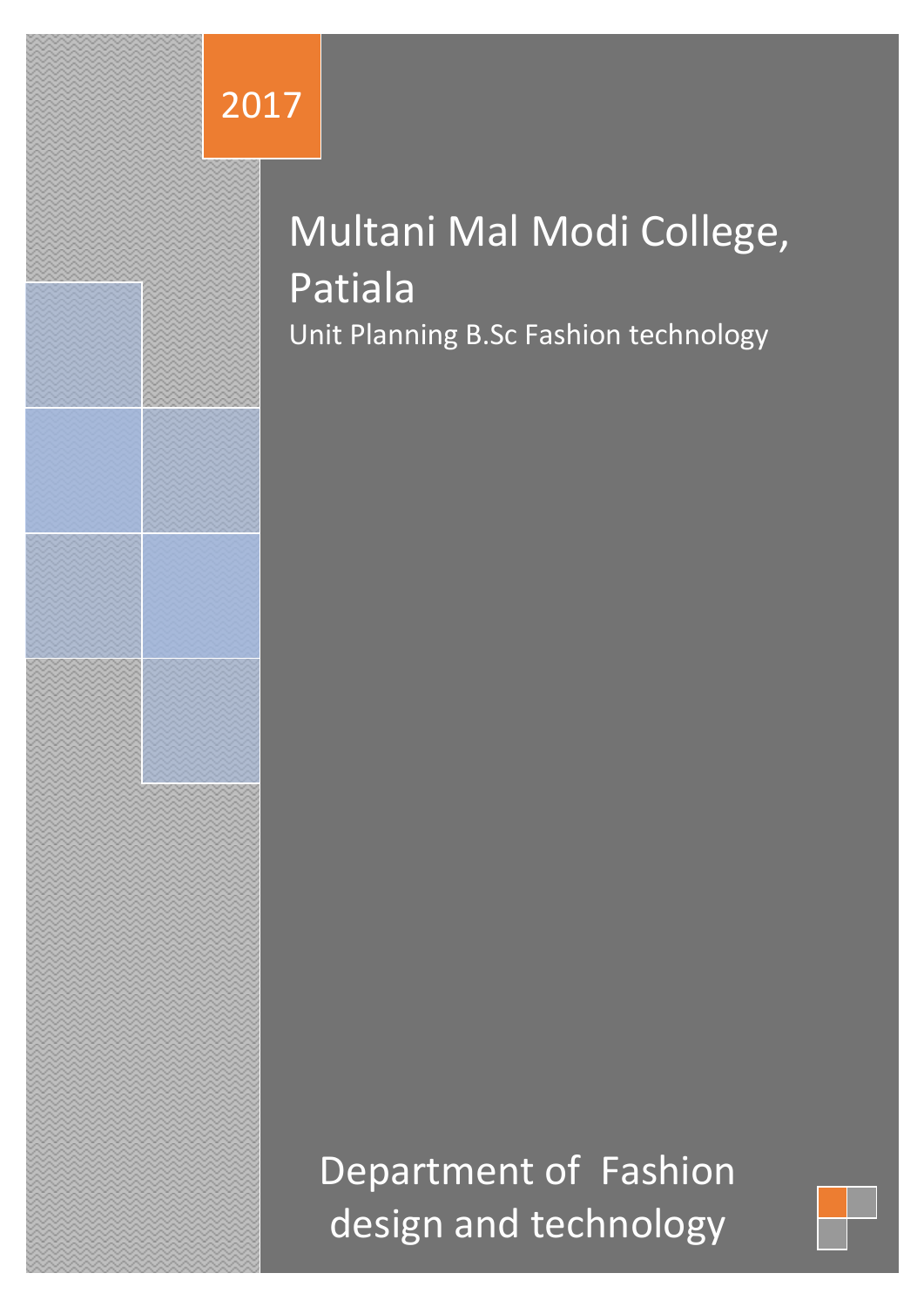### **B.Sc-I(SEMESTER-Ist)**

**Paper: BFT-101**

### **(2017-18)**

# **Subject: PUNJABI COMPULSORY (ELEMENTARY KNOWLEDGE**)

**Max Marks: 75 Maximum Time: 3 Hrs.**



| <b>Mode of Assessment</b> |                         |                        |  |
|---------------------------|-------------------------|------------------------|--|
| Sr. No.                   | <b>Component</b>        | Weightage              |  |
|                           | Mid Semester Test (MST) | 40% (Average of 2 MST) |  |
|                           | Written Assignments     | 40%                    |  |
|                           | Attendance              | 20%                    |  |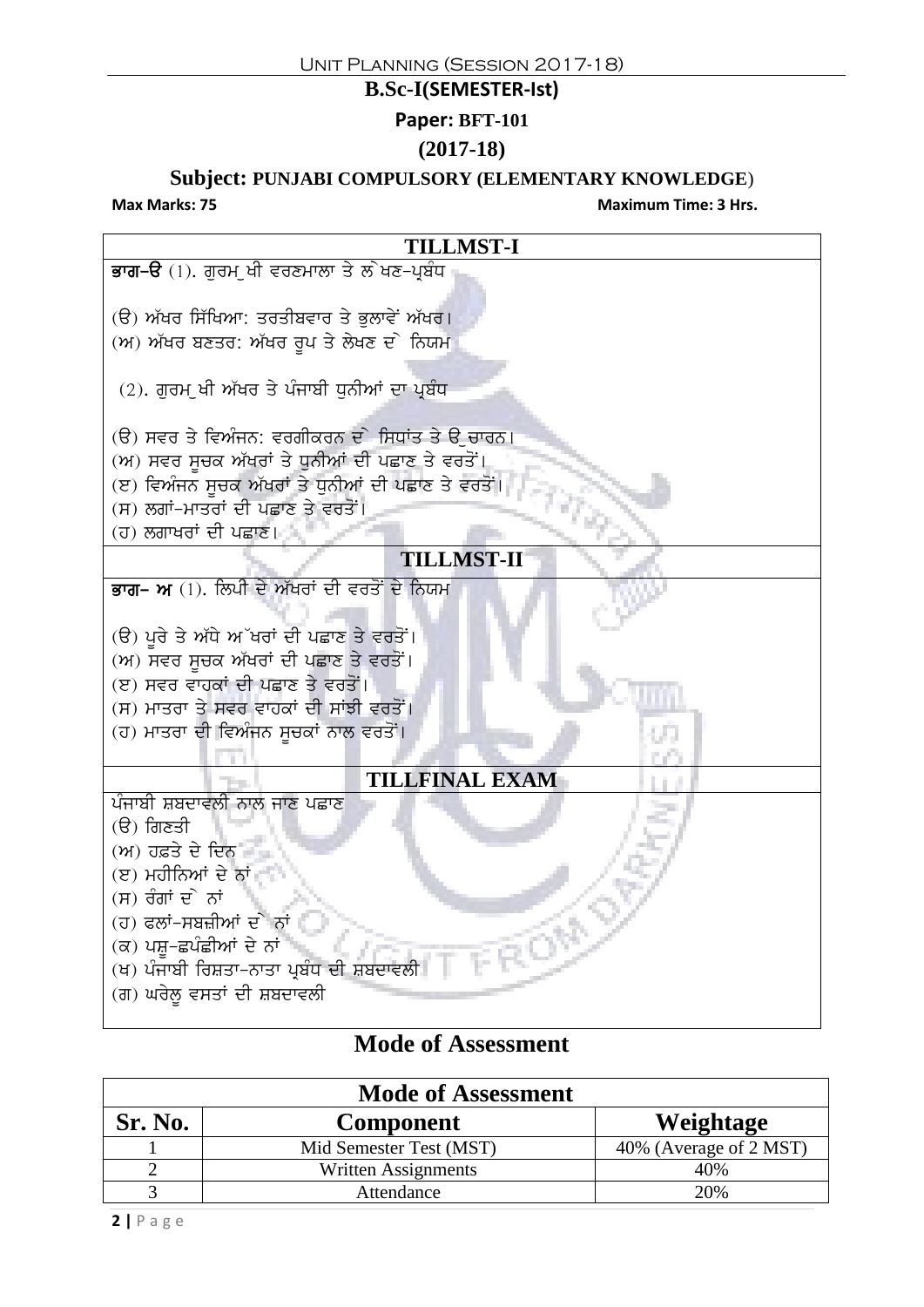### **B.Sc-I(SEMESTER-Ist)**

### **Paper: BFT-102**

### **Subject: Elements of Design**

**Max Marks: 74 Maximum Time: 3 Hrs.**

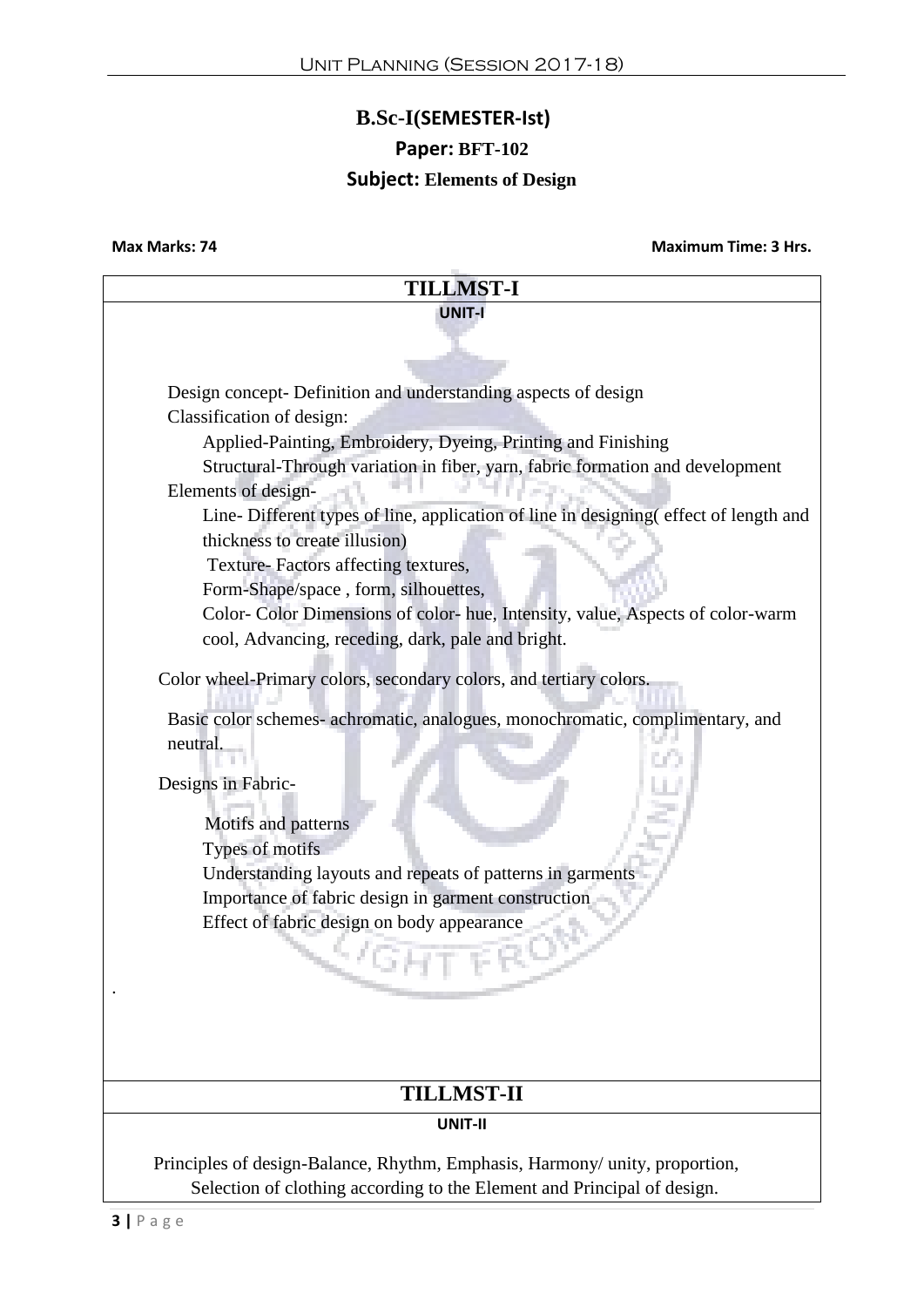Define collage- types of collage. Designing of clothes for different age group Concept of design process-Research in relation to design Exploration and Conceptualization of design Design development and design worksheet

# **TILLFINAL EXAM**

Factors affecting the choice of Clothing for Different age groups (infant, creeper, School child, pre-adolescence, adolescents, adults, old-age group), occasions, personality and Seasons.

Various types of figures, selecting and designing clothing according to figure types

| <b>Mode of Assessment</b> |                         |                        |  |
|---------------------------|-------------------------|------------------------|--|
| Sr. No.                   | <b>Component</b>        | Weightage              |  |
|                           | Mid Semester Test (MST) | 40% (Average of 2 MST) |  |
|                           | Written Assignments     | 40%                    |  |
|                           | <b>Attendance</b>       | 20%                    |  |

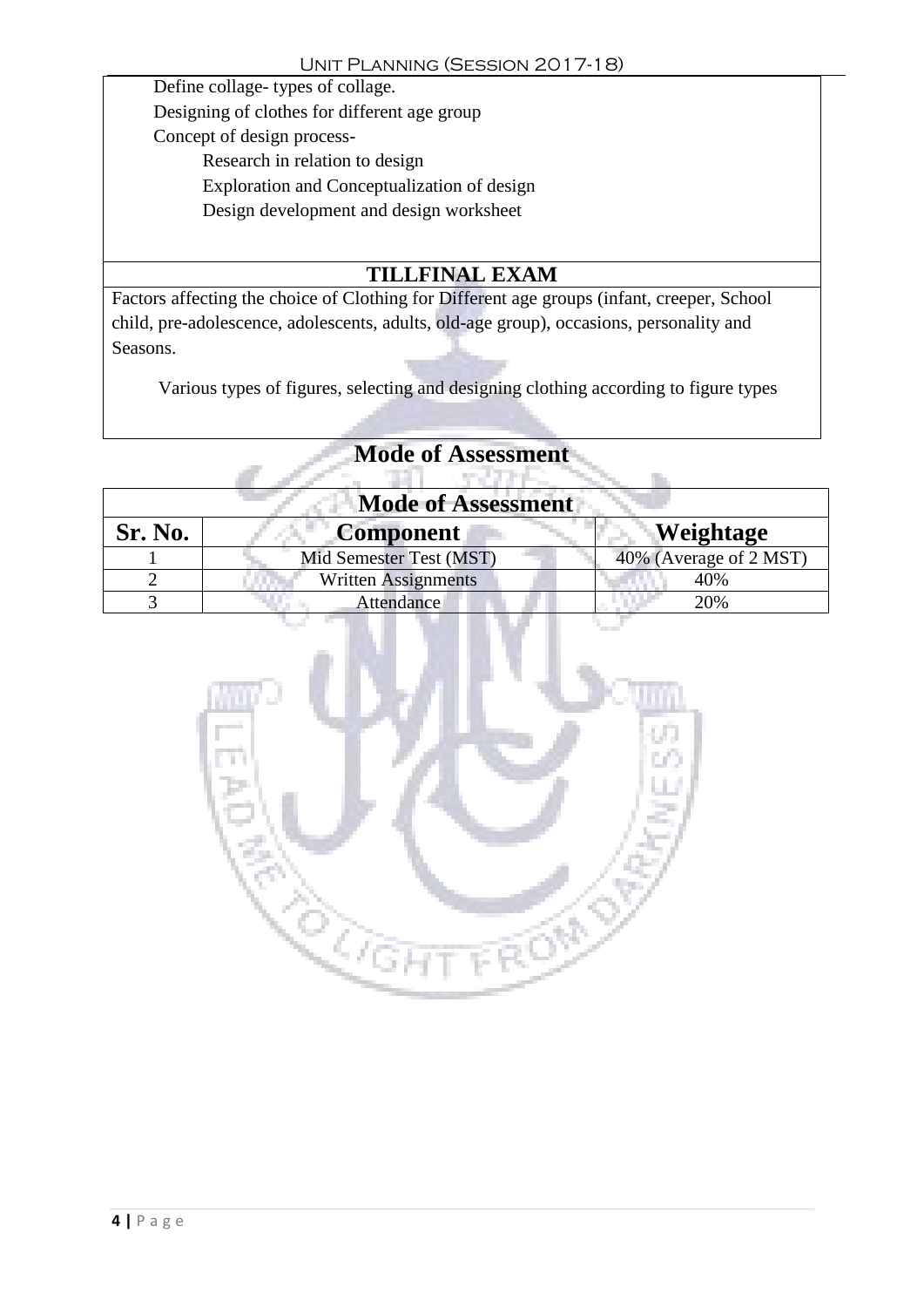### **Paper: BFT-103**

### **Subject: Drafting & Pattern Making – I**

### **Max Marks: 74 Maximum Time: 3 Hrs.**

| <b>TILLMST-I</b>                                                                        |  |  |  |
|-----------------------------------------------------------------------------------------|--|--|--|
| <b>UNIT-I</b>                                                                           |  |  |  |
|                                                                                         |  |  |  |
|                                                                                         |  |  |  |
| A study of tools and equipments:<br>Measuring tools                                     |  |  |  |
| Marking tools                                                                           |  |  |  |
| Cutting tools                                                                           |  |  |  |
| Finishing tools                                                                         |  |  |  |
|                                                                                         |  |  |  |
| Introduction to sewing, sewing equipments and supplies.                                 |  |  |  |
| Introduction and handling of sewing machines, its parts, their working and              |  |  |  |
| maintenance.                                                                            |  |  |  |
| Different types of sewing machines.                                                     |  |  |  |
| Sewing problems and their solutions.                                                    |  |  |  |
| Introduction to threads and needles, their numbers and sizes in relation to different   |  |  |  |
| types of fabrics.                                                                       |  |  |  |
|                                                                                         |  |  |  |
| A study of anthropometric :                                                             |  |  |  |
| List of measurements                                                                    |  |  |  |
| <b>Locating landmarks</b>                                                               |  |  |  |
| Taking body measurements                                                                |  |  |  |
| Standard size charts.                                                                   |  |  |  |
|                                                                                         |  |  |  |
| Pattern Development: Drafting, Flat Pattern, Slash and Spread and Pivot methods.        |  |  |  |
| Importance of Drafting & Pattern Making and their scope                                 |  |  |  |
| Terminology used in Drafting & Pattern Making:                                          |  |  |  |
| Flat pattern making, template working pattern, production pattern, design specification |  |  |  |
| sheet, pattern chart, cost-sheet, grain, dart, dart legs, dart intake, trueing and      |  |  |  |
| blending, vertical lines, horizontal lines, perpendicular lines, symmetric and          |  |  |  |
| asymmetric lines, style number, pattern size, Pivotal point.                            |  |  |  |
|                                                                                         |  |  |  |
|                                                                                         |  |  |  |
|                                                                                         |  |  |  |
| <b>TILLMST-II</b>                                                                       |  |  |  |
| Basics of Commercial paper pattern.                                                     |  |  |  |
| Pattern Envelope                                                                        |  |  |  |
| <b>Pattern Marking</b>                                                                  |  |  |  |
| Pattern Layout                                                                          |  |  |  |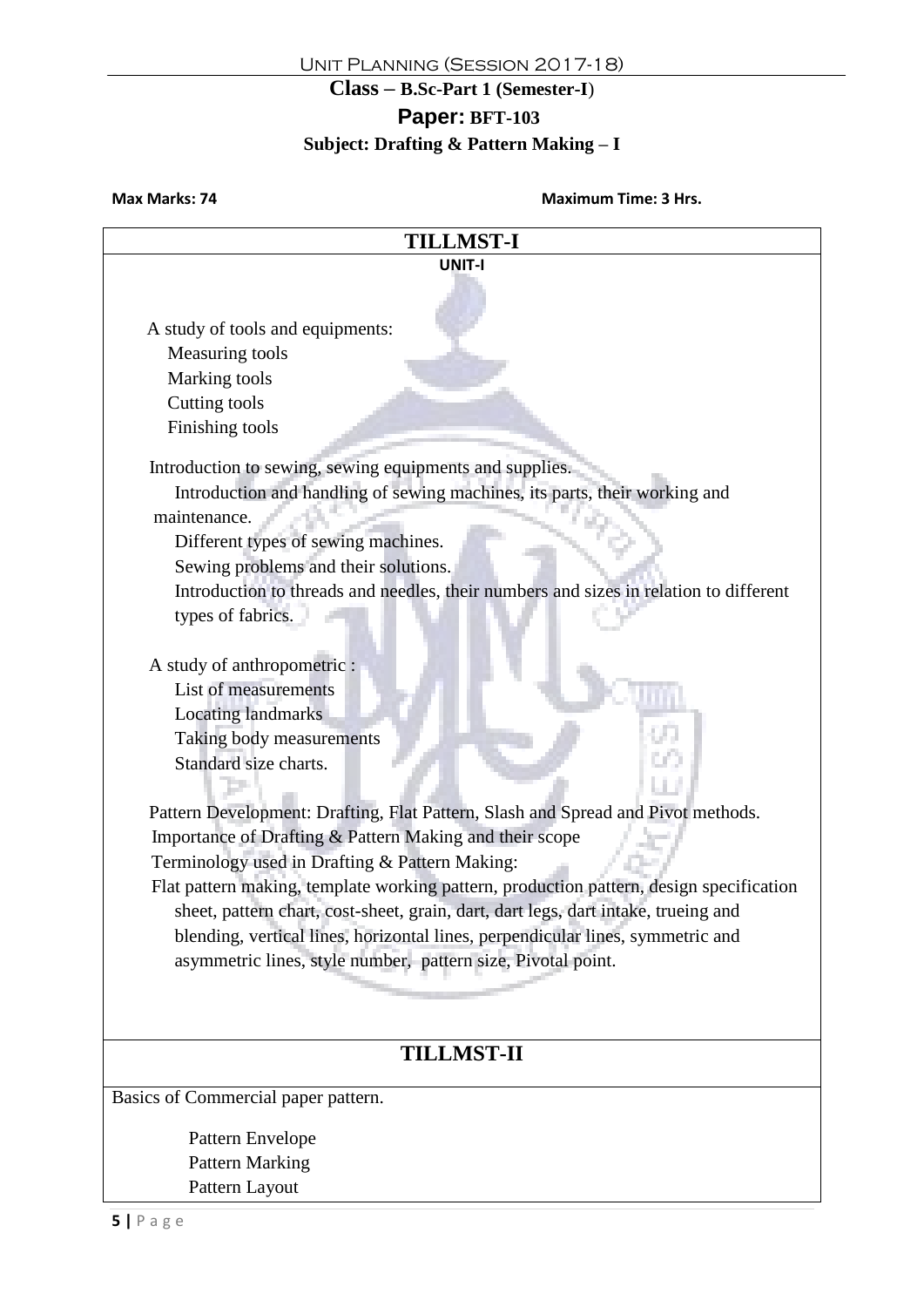Fabric preparation for garment construction-Principles of layout, correct method of laying pattern on the material, Handling special fabrics Fabric estimation and its importance. Fitting: Good fitting, Fitting problems and their solution.

# **TILLFINAL EXAM**

Terminology and Classification used in: Collars, Sleeves, Pockets, Yokes. Introduction to draping; advantages and disadvantages

| <b>Mode of Assessment</b> |                            |                        |  |
|---------------------------|----------------------------|------------------------|--|
| Sr. No.                   | <b>Component</b>           | Weightage              |  |
|                           | Mid Semester Test (MST)    | 40% (Average of 2 MST) |  |
|                           | <b>Written Assignments</b> | 40%                    |  |
|                           | Attendance                 | 20%                    |  |

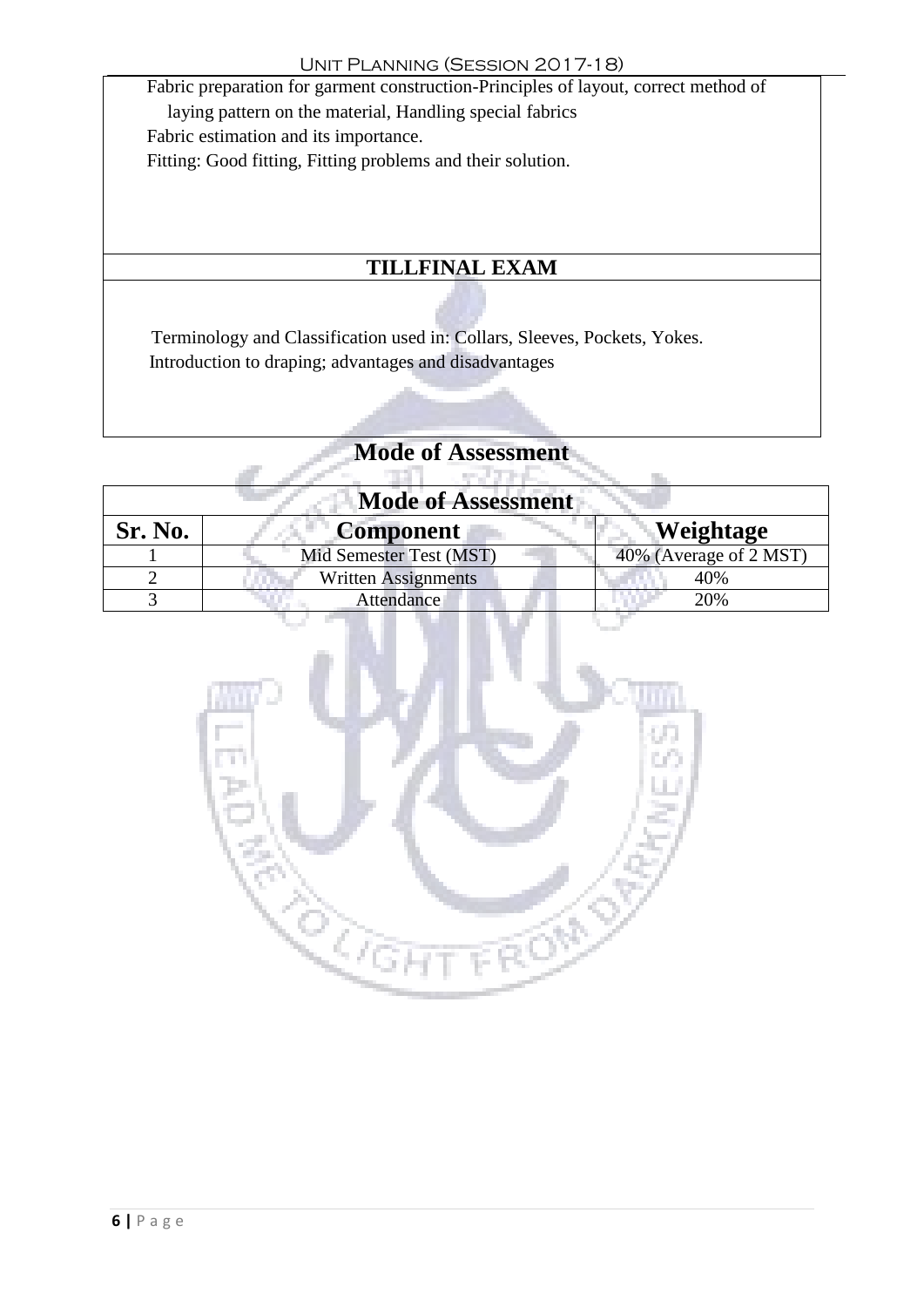### **Subject: BFt 104: Fundamentals of Computer**

**Max Marks: 75** 

| <b>Maximum Time: 3 Hrs.</b> |  |  |
|-----------------------------|--|--|

| <b>TILLMST-I</b>                                                                   |  |  |  |
|------------------------------------------------------------------------------------|--|--|--|
| UNIT-I                                                                             |  |  |  |
| Introduction to Computer:-Definition, Characteristics of computer, Generation of   |  |  |  |
| Computers, Capabilities and Limitations. Introduction to Operating System. Concept |  |  |  |
| of Bios.                                                                           |  |  |  |
| Basic Components of a Computer System-Control Unit, ALU, Input/output functions    |  |  |  |
| and characteristics.                                                               |  |  |  |
| Hardware: CPU, Primary and Secondary storage, I/O devices, Bus structure,          |  |  |  |
| Computer Peripherals - VDU, Keyboard, Mouse, Printer.                              |  |  |  |
| Programming Languages: Machine Language, Assembly Language, High Level             |  |  |  |
| Language, Object Oriented Language                                                 |  |  |  |
|                                                                                    |  |  |  |
| <b>TILLMST-II</b>                                                                  |  |  |  |
|                                                                                    |  |  |  |
| Tools of PowerPoint, word, excel.                                                  |  |  |  |
| Spreadsheet programs and their uses.                                               |  |  |  |
| Types of network-LAN, WAN, MAN                                                     |  |  |  |
| Using internet.                                                                    |  |  |  |
|                                                                                    |  |  |  |
| Detail study of different tools of coral draw.                                     |  |  |  |
| Introduction to graphic and devices.                                               |  |  |  |
| Introduction to color theories.                                                    |  |  |  |
| <b>TILLFINAL EXAM</b>                                                              |  |  |  |
|                                                                                    |  |  |  |
| Introduction to color Modes.                                                       |  |  |  |
| Introduction to coral draw and basic tools.                                        |  |  |  |
|                                                                                    |  |  |  |
|                                                                                    |  |  |  |

| <b>Mode of Assessment</b> |                         |                        |  |
|---------------------------|-------------------------|------------------------|--|
| Sr. No.                   | <b>Component</b>        | Weightage              |  |
|                           | Mid Semester Test (MST) | 40% (Average of 2 MST) |  |
|                           | Written Assignments     | 40%                    |  |
|                           | Attendance              | 20%                    |  |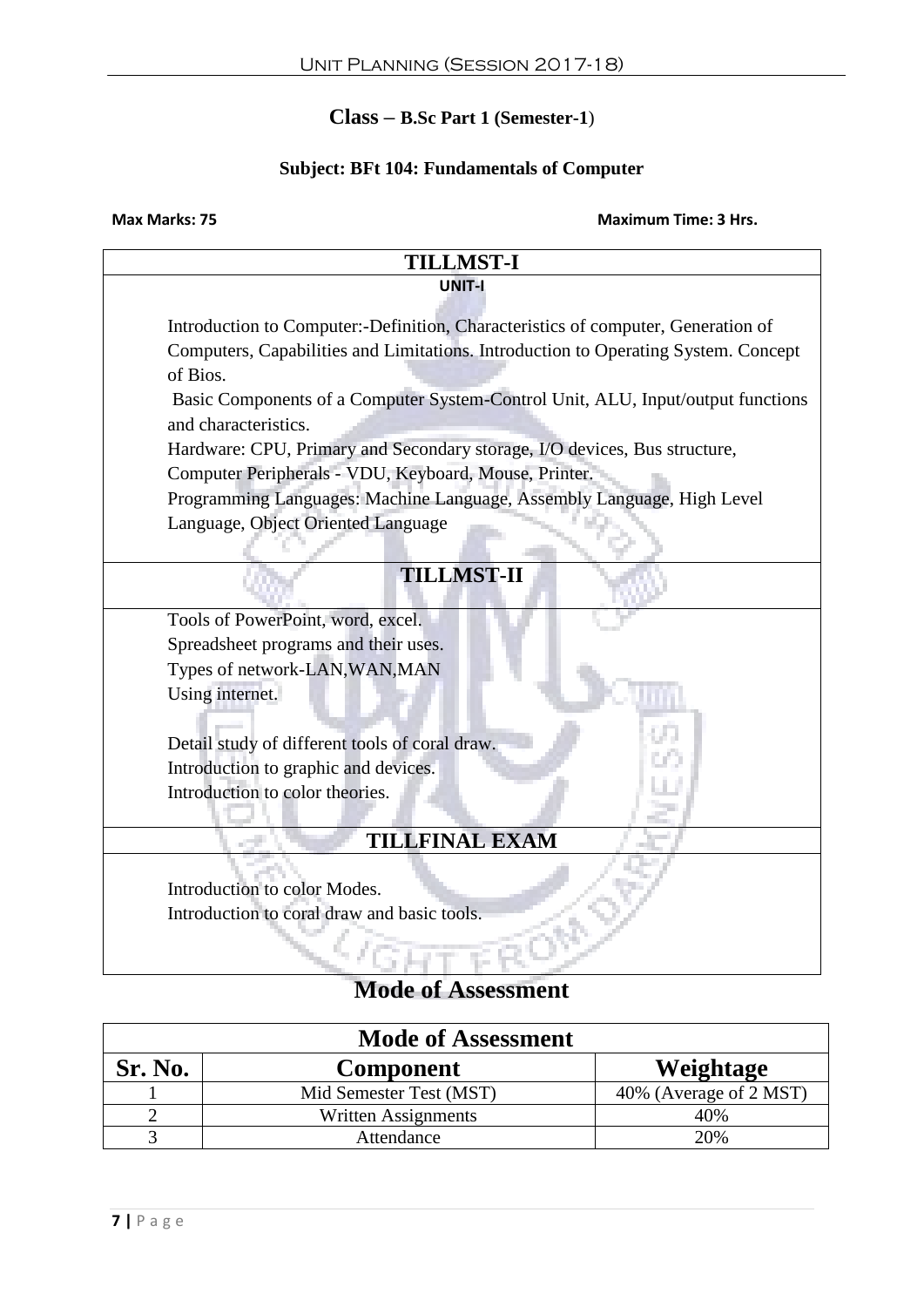### **Subject: 202 : Punjabi**

**Max Marks: 75** Maximum Time: 3 Hrs.

| <b>TILLMST-I</b>                                                                                 |  |  |
|--------------------------------------------------------------------------------------------------|--|--|
| ਭਾਗ–ੳ                                                                                            |  |  |
| $(1)$ . ਸ਼ਬਦ ਪ੍ਰਬੰਧ: ਸ਼ਬਦ ਜੋੜਾਂ ਦੀ ਵਰਤੋਂ                                                         |  |  |
| (ੳ) ਦੋ ਅੱਖਰੀ ਸ਼ਬਦਾਂ ਦੇ ਸ਼ਬਦ-ਜੋੜ                                                                  |  |  |
| (ਅ) ਤਿੰਨ ਅੱਖਰੀ ਸ਼ਬਦਾਂ ਦੇ ਸ਼ਬਦ-ਜੋੜ                                                                |  |  |
| (ੲ) ਬਹੁ ਅੱਖਰੀ ਸ਼ਬਦਾਂ ਦੇ ਸ਼ਬਦ-ਜੋੜ                                                                 |  |  |
| (2). ਸ਼ਬਦਾਂ ਦੀਆਂ ਸ਼ਰੇਣੀਆਂ ਤੇ ਵਿਆਕਰਨਕ ਵਰਗਾਂ ਦੀ ਪਛਾਣ                                               |  |  |
|                                                                                                  |  |  |
| <b>TILLMST-II</b>                                                                                |  |  |
| (ੳ) ਸ਼ਬਦਾਂ ਦੀਆਂ ਸ਼ਰੇਣੀਆਂ ਦਾ ਸਿਧਾਂਤ, ਪਛਾਣ ਤੇ ਵਰਤੋਂ (ਨਾਂਵ, ਪੜਨਾਂਵ, ਵਿਸ਼ੇਸ਼ਣ, ਕਿਰਿਆ, ਕਿਰਿਆ ਵਿਸ਼ੇਸ਼ਣ |  |  |
| ਆਦਿ) (ਅ) ਵਿਆਕਰਨਕ ਵਰਗਾਂ ਦੀ ਪਛਾਣ ਤੇ ਵਰਤੋਂ (ਲਿੰਗ, ਵਚਨ, ਪੂਰਖ, ਕਾਲ ਆਦਿ)                               |  |  |
| (1). ਸ਼ਬਦ ਬਣਤਰਾਂ ਤੇ ਵਿਆਕਰਨਕ ਇਕਾਈਆਂ ਦਾ ਸਿਧਾਂਤ ਤੇ ਵਰਤੋਂ                                            |  |  |
| (ੳ) ਪੰਜਾਬੀ ਸ਼ਬਦ ਬਣਤਰਾਂ ਦਾ ਸਿਧਾਂਤ, ਪਛਾਣ ਤੇ ਵਰਤੋਂ (ਅਗੇਤਰ, ਪਿਛੇਤਰ, ਸਮਾਸ, ਦੁਹਰੁਕਤੀ)                  |  |  |
|                                                                                                  |  |  |
|                                                                                                  |  |  |
| <b>TILLFINAL EXAM</b>                                                                            |  |  |
| (ਅ) ਵਿਆਕਰਨਕ ਇਕਾਈਆਂ ਦਾ ਸਿਧਾਂਤ, ਪਛਾਣ ਤੇ ਵਰਤੋਂ (ਵਾਕੰਸ਼, ਉਪ-ਵਾਕ ਤੇ ਵਾਕ)                              |  |  |
| (ੲ) ਸ਼ਬਦਾਂ ਦਾ ਵਿਆਕਰਨਕ ਮੇਲ: ਸਿਧਾਂਤ ਤੇ ਵਿਹਾਰ                                                       |  |  |
| (2). ਵਿਸ਼ਰਾਮ ਚਿੰਨ੍ਹਾਂ ਦੀ ਪਛਾਣ ਤੇ ਵਰਤੋਂ                                                           |  |  |
|                                                                                                  |  |  |
|                                                                                                  |  |  |
| <b>Mode of Assessment</b>                                                                        |  |  |
| <b>Mode of Assessment</b>                                                                        |  |  |
| <b>Sr. No.</b><br>Weightage<br>Component                                                         |  |  |

| <b>Sr. No.</b> | <b>Component</b>           | Weightage              |
|----------------|----------------------------|------------------------|
|                | Mid Semester Test (MST)    | 40% (Average of 2 MST) |
|                | <b>Written Assignments</b> | 40%                    |
|                | <b>Attendance</b>          | 20%                    |
|                |                            |                        |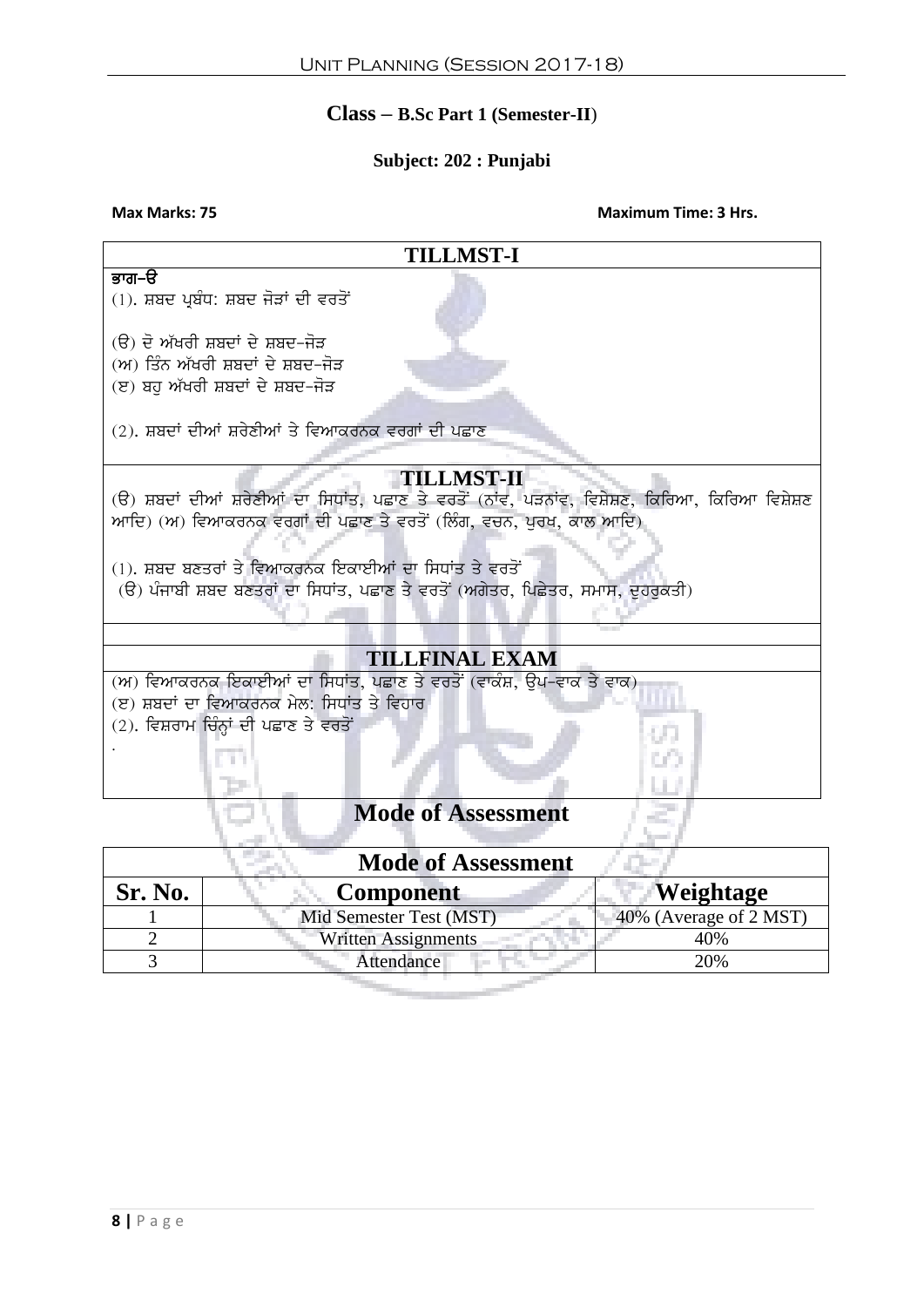### **Subject: BFT 201: COMMUNICATION SKILLS ENGLISH**

# **Max Marks: 100 Maximum Time: 3 Hrs.**

| <b>TILLMST-I</b>                                                                               |  |  |  |
|------------------------------------------------------------------------------------------------|--|--|--|
| Communication its meaning and importance.                                                      |  |  |  |
| One way and two way communication.                                                             |  |  |  |
| Essentials of Good communications.                                                             |  |  |  |
| Methods of communication, Oral, Written and Non-verbal.                                        |  |  |  |
| Barriers of communication, Techniques of overcoming Barriers.                                  |  |  |  |
| Concept of effective communication.                                                            |  |  |  |
| Importance of non-verbal communication – Positive gestures, symbols and signs.                 |  |  |  |
| All forms of written communication including - Drafting reports, notices, agenda               |  |  |  |
| notes, business correspondence, preparation of summaries and précis, circulars,                |  |  |  |
| representations, press release and advertisements.                                             |  |  |  |
|                                                                                                |  |  |  |
| <b>TILLMST-II</b>                                                                              |  |  |  |
| Communication its meaning and importance.                                                      |  |  |  |
| One way and two way communication.                                                             |  |  |  |
| <b>Essentials of Good communications.</b>                                                      |  |  |  |
| Methods of communication, Oral, Written and Non-verbal.                                        |  |  |  |
| Barriers of communication, Techniques of overcoming Barriers.                                  |  |  |  |
| Concept of effective communication.                                                            |  |  |  |
| Importance of non-verbal communication - Positive gestures, symbols and signs.                 |  |  |  |
| All forms of written communication including - Drafting reports, notices, agenda               |  |  |  |
| notes, business correspondence, preparation of summaries and précis, circulars,                |  |  |  |
| representations, press release and advertisements.                                             |  |  |  |
|                                                                                                |  |  |  |
| <b>TILLFINAL EXAM</b>                                                                          |  |  |  |
| Writing applications -For business (e.g. applying for a loan, salary advance, refund etc), Job |  |  |  |
| application                                                                                    |  |  |  |

| <b>Mode of Assessment</b> |                         |                        |  |
|---------------------------|-------------------------|------------------------|--|
| Sr. No.                   | <b>Component</b>        | Weightage              |  |
|                           | Mid Semester Test (MST) | 40% (Average of 2 MST) |  |
|                           | Written Assignments     | 40%                    |  |
|                           | Attendance              | 20%                    |  |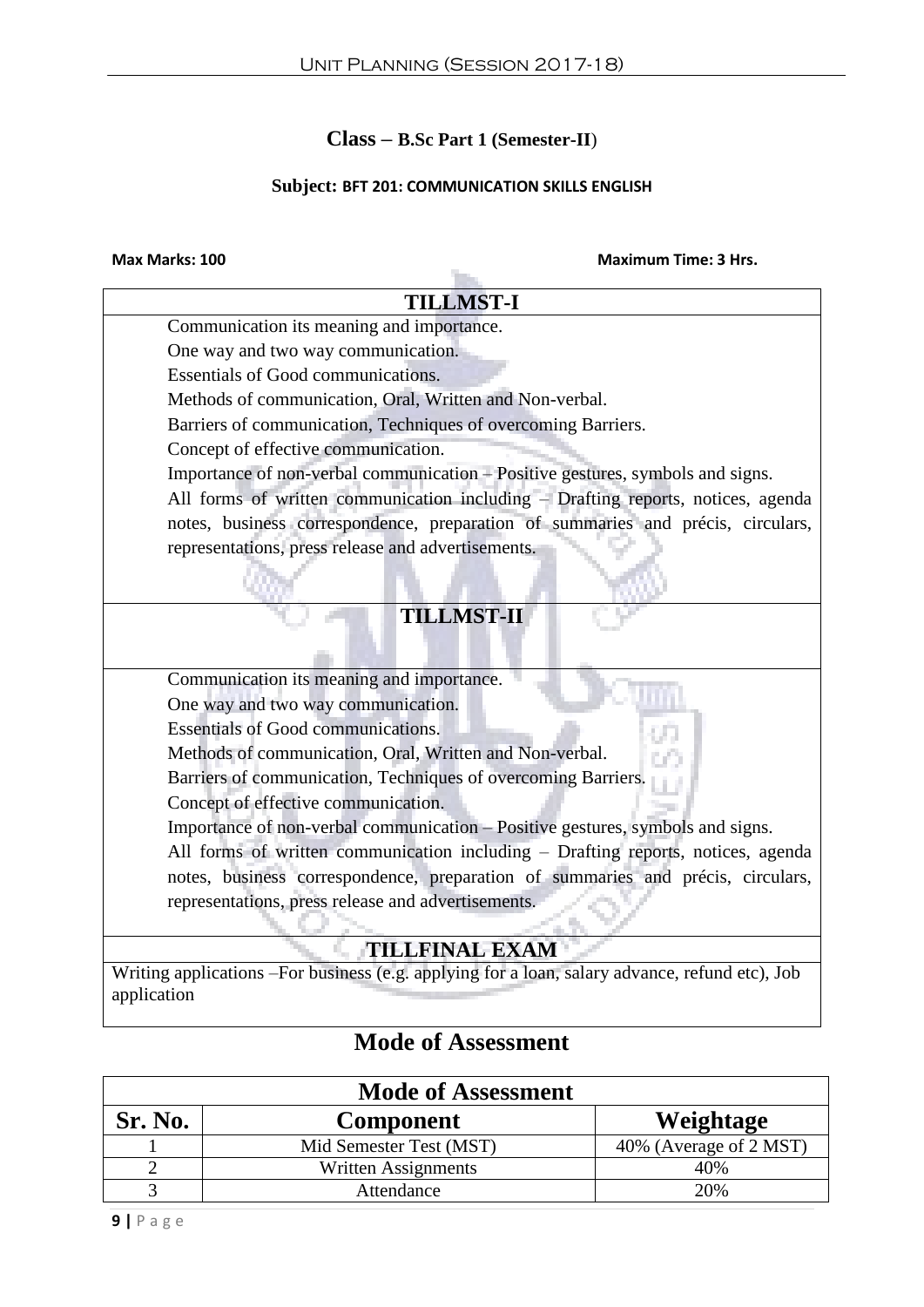### **Subject: BFT203: FASHION STUDIES**

**Max Marks: 75 Maximum Time: 3 Hrs.**

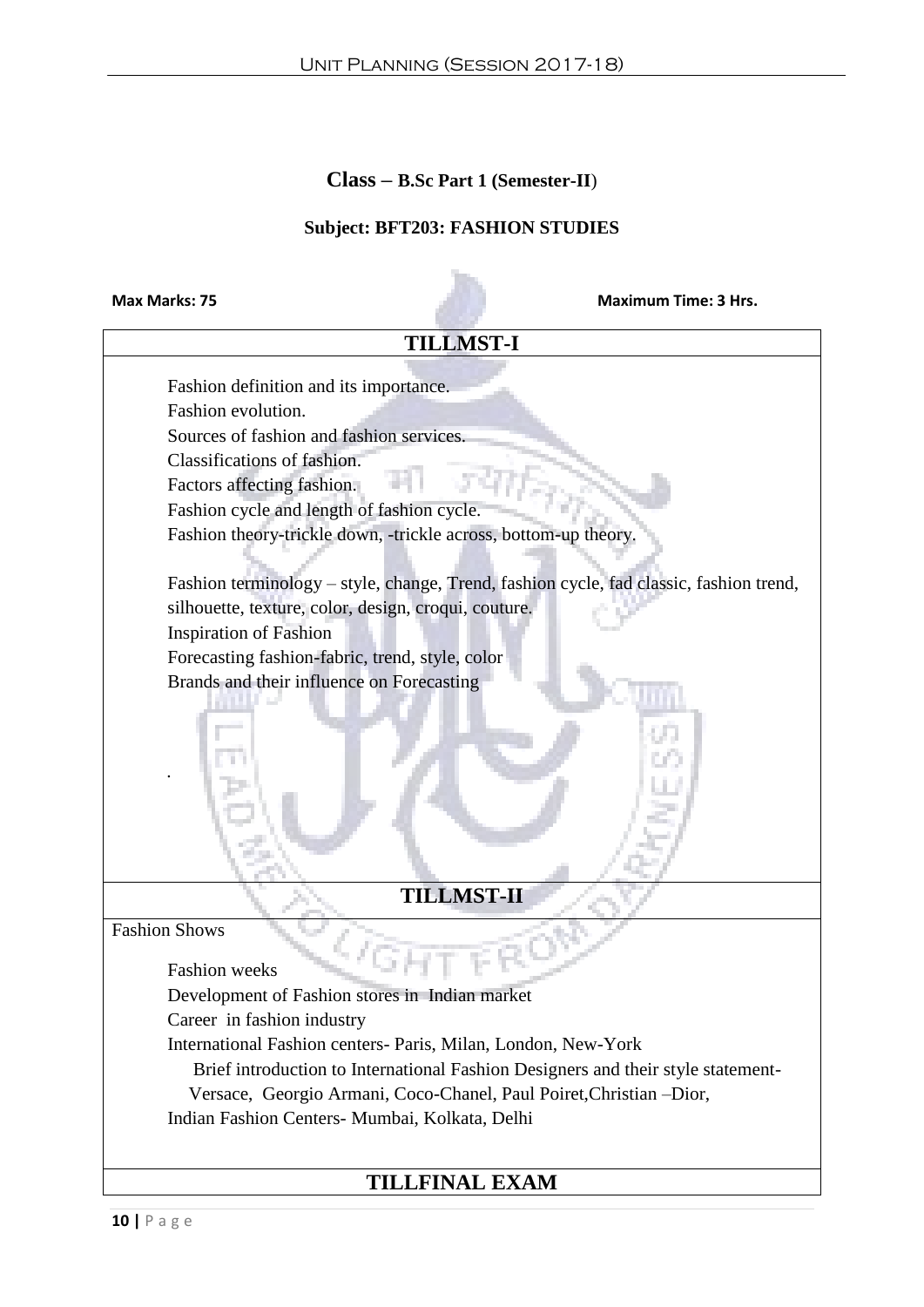Sabyasachi Mukhrjee, Tarun Tahilliani, Ritu Kumar, Ritu Beri, Raghvendra Rathore

| <b>Mode of Assessment</b> |                            |                        |  |
|---------------------------|----------------------------|------------------------|--|
| Sr. No.                   | <b>Component</b>           | Weightage              |  |
|                           | Mid Semester Test (MST)    | 40% (Average of 2 MST) |  |
|                           | <b>Written Assignments</b> | 40%                    |  |
|                           | Attendance                 | 20%                    |  |

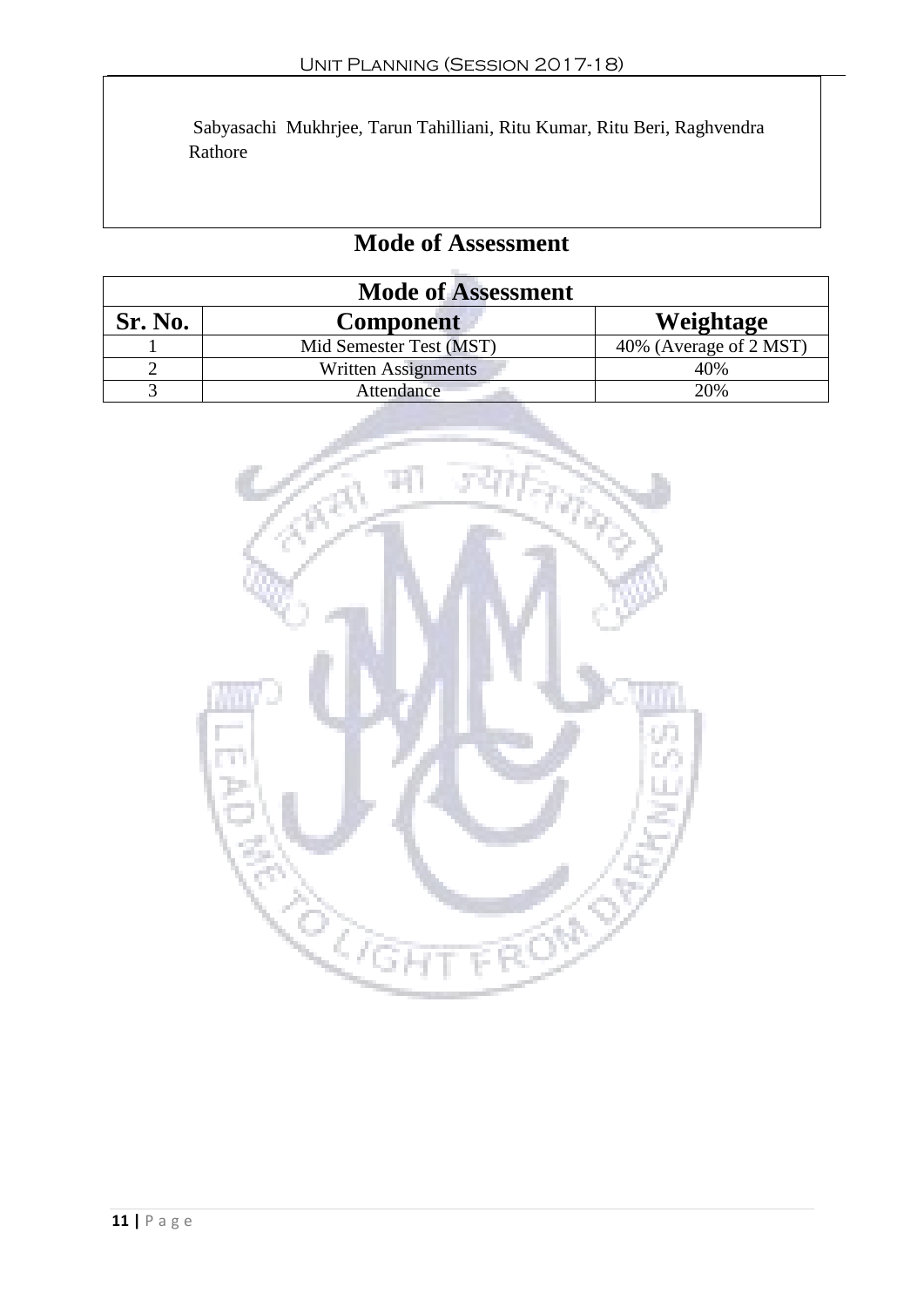### **Subject: 204: TEXTILE SCIENCE– I**

**Max Marks: 74** Maximum Time: 3 Hrs.

| <b>TILLMST-I</b>                                                                      |  |
|---------------------------------------------------------------------------------------|--|
|                                                                                       |  |
| Introduction to textile fiber,                                                        |  |
| Classification of fibers based on their source and origin.                            |  |
| Primary and secondry properties of textile fibers.                                    |  |
| Terminology - staple, filament, ginning, carding, combing, roving, drawing, lapping,  |  |
| slivering, wool, worsted and spinning                                                 |  |
| Manufacturing and properties (Physical and Chemical) of natural fibers-cotton, linen, |  |
| silk, wool                                                                            |  |
| Manufacturing and properties (Physical and Chemical) of manmade fibers- Cellulose     |  |
| Acetate, Nylon 6 & 66, Polyester, Viscous Rayon, Acrylics and spandex                 |  |
|                                                                                       |  |
| <b>TILLMST-II</b>                                                                     |  |
| Introduction to Yarn-                                                                 |  |
| Classification of yarns.                                                              |  |
| Simple yarns- single, multiply and cord yarns                                         |  |
| Novelty yarns- slub, spiral, boucle, grenalelle, nub, chennile                        |  |
| Textured yarns- stretch yarns, bulk yarns                                             |  |
| <b>Blended</b> yarns                                                                  |  |
|                                                                                       |  |
| Different types of Yarn spinning (mechanical spinning and chemical spinning – wet,    |  |
| dry and melt spinning)                                                                |  |
|                                                                                       |  |
| Yarn properties to fabric performance- yarn liner density, twist in yarn, twist       |  |
| direction and strength, Yarn count and yarn numbering system                          |  |
| Introduction to fabric-                                                               |  |
| Introduction of loom, parts & its basic operations & classification                   |  |
| and Physical properties of fabric (Fabric strength, abrasion resistance crease        |  |
| recovery, stiffness, drapability, static electricity, Thermal conductivity, air       |  |
| permeability, waterrepellency, thickness, shrink resistance, pilling resistance)      |  |
| <b>TILLFINAL EXAM</b>                                                                 |  |
| Fabric count                                                                          |  |
| Weaves                                                                                |  |
| Weaving terminology                                                                   |  |
|                                                                                       |  |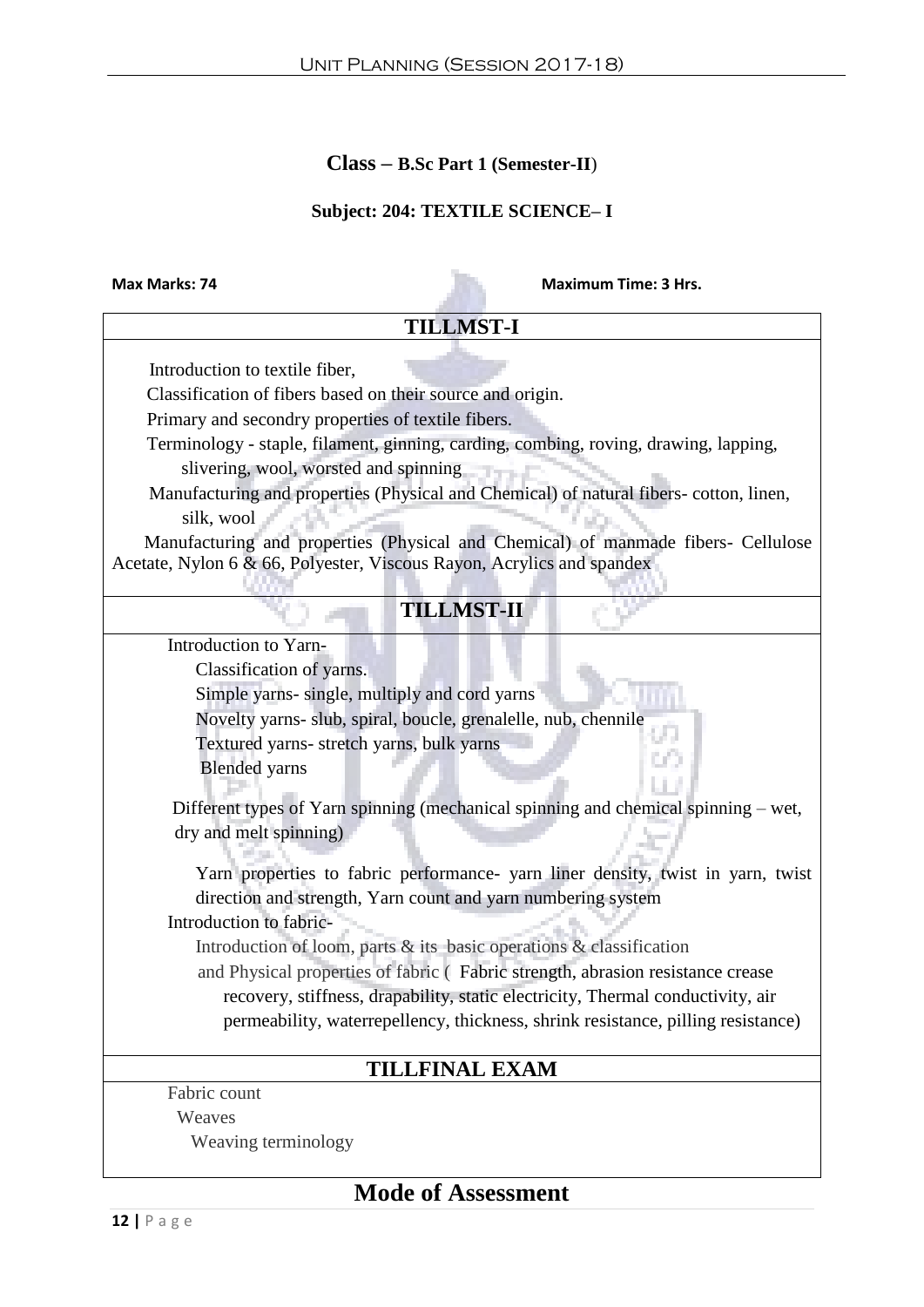| UNIT PLANNING (SESSION 2017-18) |
|---------------------------------|
|---------------------------------|

|         | <b>Mode of Assessment</b> |                        |
|---------|---------------------------|------------------------|
| Sr. No. | <b>Component</b>          | Weightage              |
|         | Mid Semester Test (MST)   | 40% (Average of 2 MST) |
|         | Written Assignments       | 40%                    |
|         | Attendance                | 20%                    |

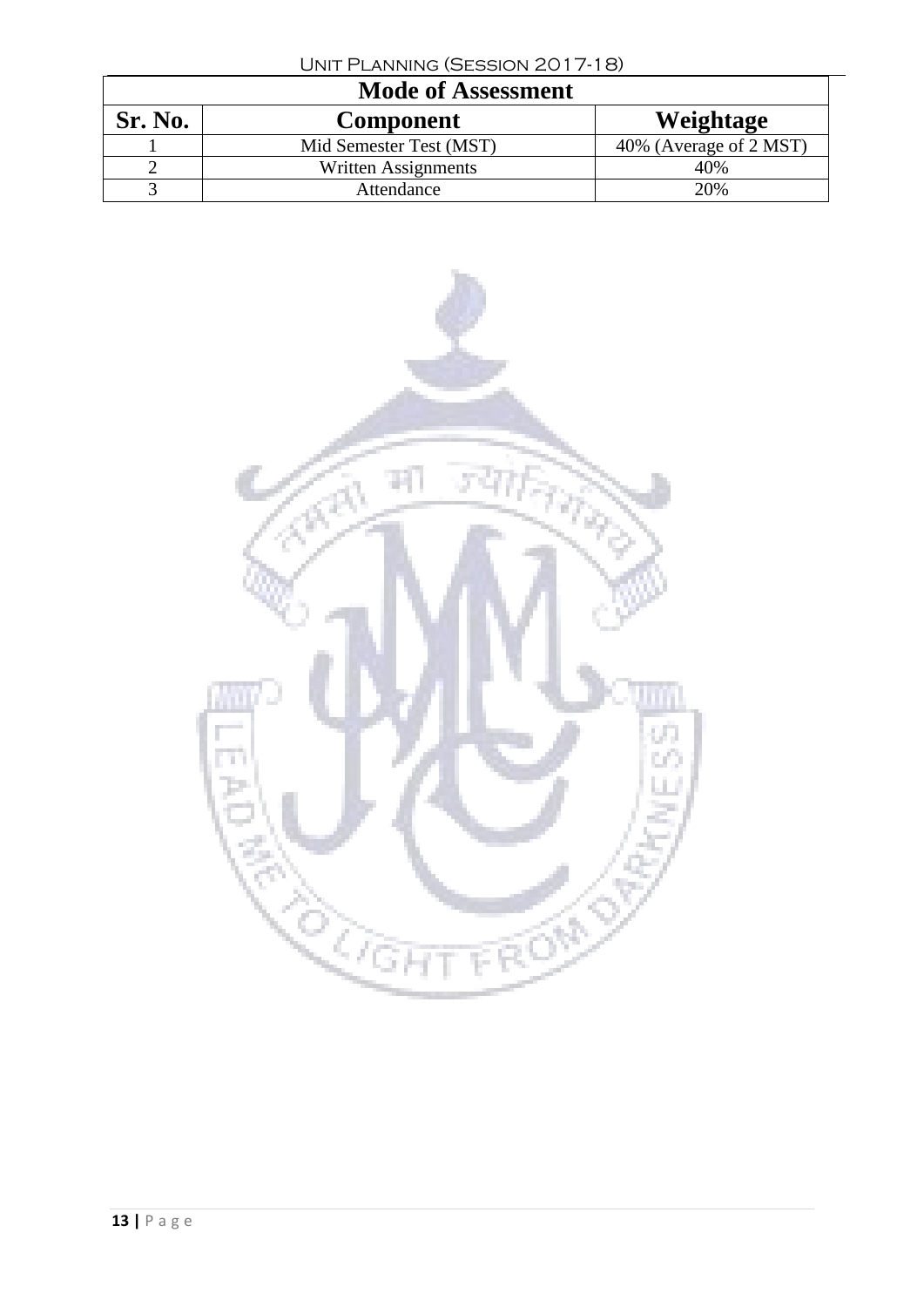### **B.Sc-II(SEMESTER-III)**

### **Paper: BFT 301**

### **Subject:: Textile Science-II**

**Max Marks: 74 Maximum Time: 3 Hrs.**

# **TILLMST-I** Weaves: Classification of weaves, Plain weave- Rib weave, Basket , Twill- right handed twill, left handed twill, even & uneven twill Satin, Sateen Decorative weaves- Pile, Double cloth weave, leno, Swivel, Tapestry, Dobby and Jacquard weave, Backed fabrics Introduction to knitting: Construction & properties of warp and weft knits Introduction to basic Knitting Machines Classification of knitted fabric-Study of rib, single jersey fabrics, interlock and purl fabrics Other methods of fabric formation- Felting, knotting, Lace making and braiding **TILLMST-II** Blends- Definition, properties & blending process Processing, Properties and uses of Leather. Introduction to Technical Textiles 19 H Preliminary treatments to fabric- Bleaching, Scouring, Desizing, Singeing and Degumming Introduction to dyes and printing-Classification of dyes- Natural and Synthetic dyes. Methods of dyeing and printing- Direct, Discharge, Resist. **TILLFINAL EXAM** Finishes- Objective of finishes Mechanical finishes- Shearing, Calendering, Tentering, Embossing, Napping, Weighting, Sizing. Chemical finish- Mercerizing, Crease resistant, water proof and water repellent, Flame proof.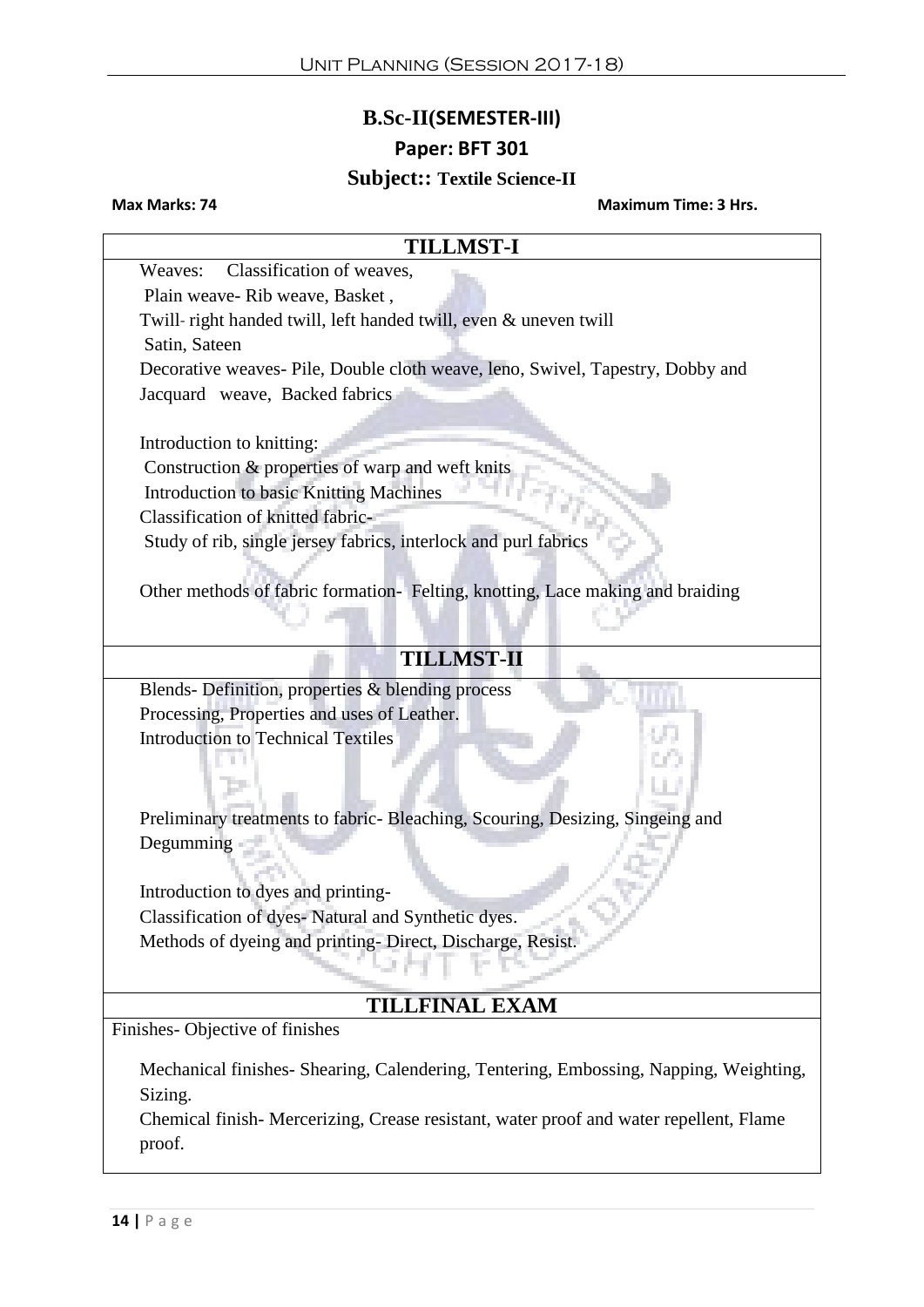|                | <b>Mode of Assessment</b> |                        |
|----------------|---------------------------|------------------------|
| <b>Sr. No.</b> | <b>Component</b>          | Weightage              |
|                | Mid Semester Test (MST)   | 40% (Average of 2 MST) |
|                | Written Assignments       | 40%                    |
|                | Attendance                | 20%                    |

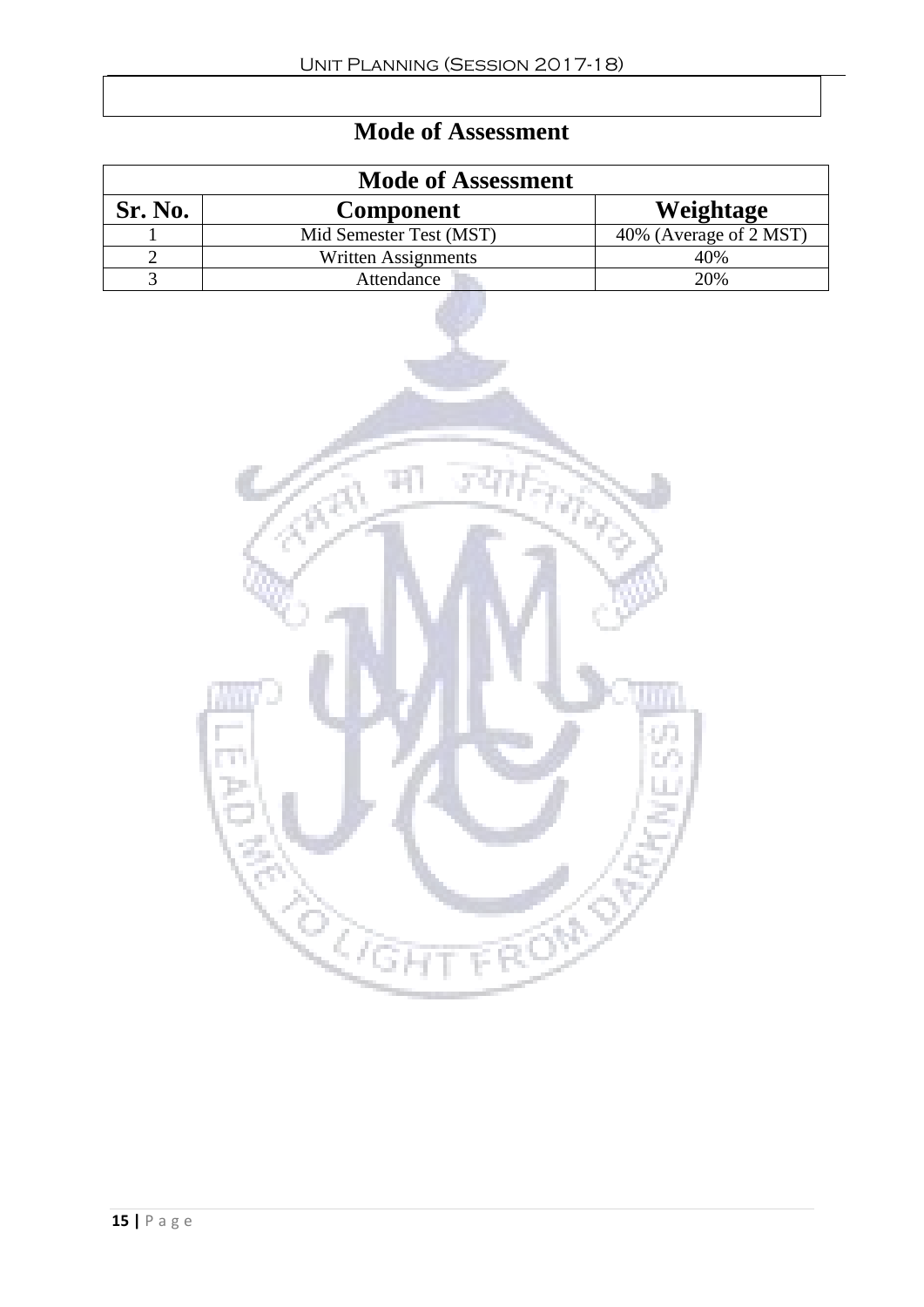### **Subject:BFT302: Indian Textiles**

### **Max Marks: 74** Maximum Time: 3 Hrs.

| <b>TILLMST-I</b>                                                                            |  |
|---------------------------------------------------------------------------------------------|--|
| Tie and Dye- raw materials, major centers of tie and dye, design and patterns, color used,  |  |
| preparation and process                                                                     |  |
| Batik- raw materials, equipments required, design and patterns, color used, preparation and |  |
| process                                                                                     |  |
| Block printing-equipments required, design and patterns, color used, preparation and        |  |
| process                                                                                     |  |
| Sanganeri Prints- raw materials, design and patterns, color used, preparation and process   |  |
| Styles and methods of painting - Madhubani, Parchitra & Pichwai                             |  |
| Woven textiles of India-                                                                    |  |
| Jamewar of Bengal<br>i.                                                                     |  |
| ii.<br>Patola of Gujarat                                                                    |  |
| <b>Brocade of Banaras</b><br>iii.                                                           |  |
| Chamba rumal of Himachal Pradesh<br>iv.                                                     |  |
|                                                                                             |  |
|                                                                                             |  |
| <b>TILLMST-II</b>                                                                           |  |
|                                                                                             |  |
| Traditional embroideries of different regions of India with emphasis on texture, motifs,    |  |
| design and colors of the following-Phulkari of Punjab                                       |  |
| Kantha of Bangal                                                                            |  |
| Chikankari of Lucknow                                                                       |  |
| Sindhi of Gujarat                                                                           |  |
| Kasuti of Karnataka                                                                         |  |
|                                                                                             |  |
| <b>TILLFINAL EXAM</b>                                                                       |  |
| Kashida of Kashmir                                                                          |  |
| Kantha of Bengal                                                                            |  |
| 48                                                                                          |  |
|                                                                                             |  |

|                | <b>Mode of Assessment</b> |                        |
|----------------|---------------------------|------------------------|
| <b>Sr. No.</b> | <b>Component</b>          | Weightage              |
|                | Mid Semester Test (MST)   | 40% (Average of 2 MST) |
|                | Written Assignments       | 40%                    |
|                | Attendance                | 20%                    |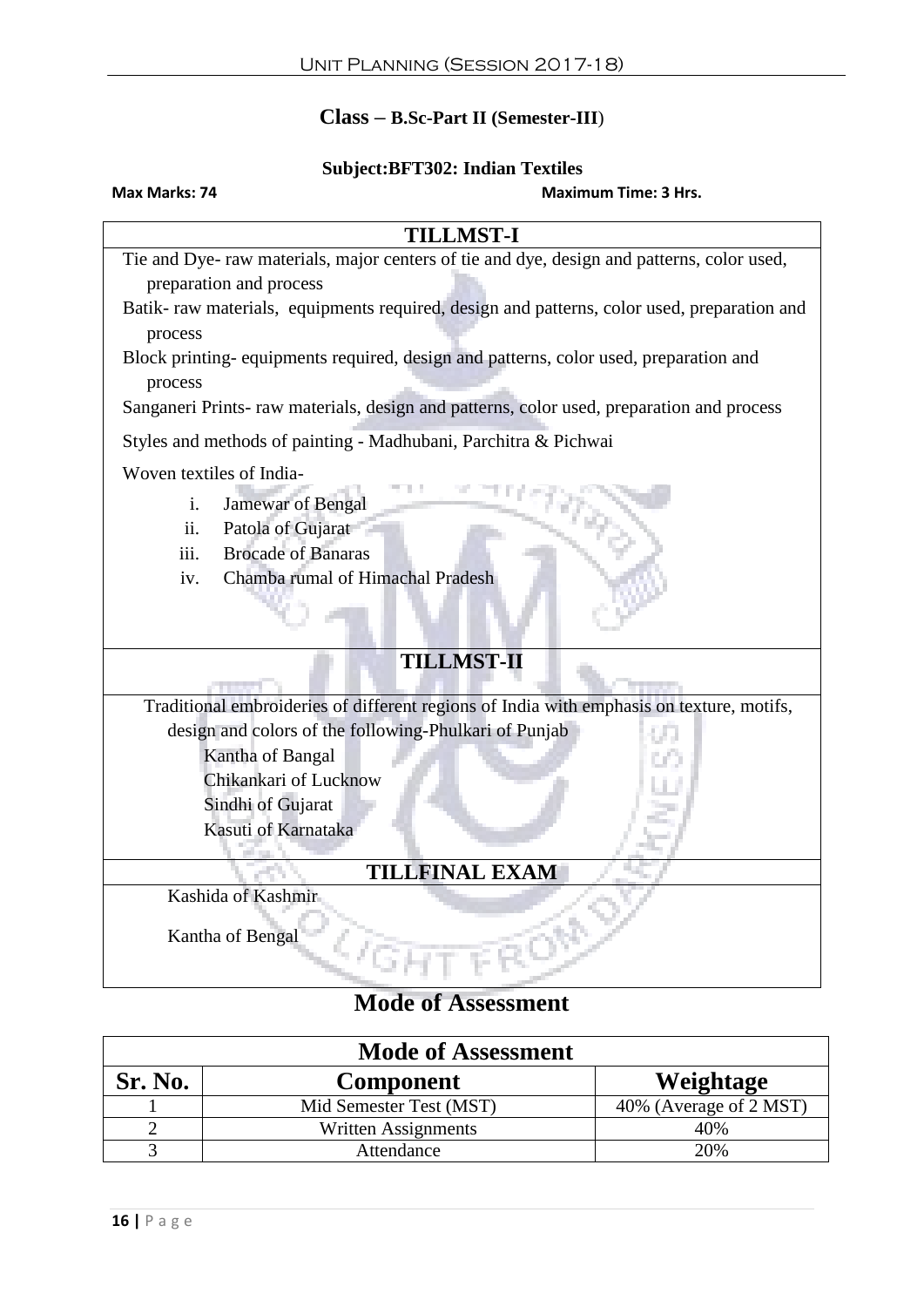### **Class – B.ScII (Semester-III**)

### **Subject:BFT303:History of Indian Costumes**

### **Max Marks: 74 Maximum Time: 3 Hrs.**



| <b>Mode of Assessment</b> |                         |                        |
|---------------------------|-------------------------|------------------------|
| Sr. No.                   | <b>Component</b>        | Weightage              |
|                           | Mid Semester Test (MST) | 40% (Average of 2 MST) |
|                           | Written Assignments     | 40%                    |
|                           | Attendance              | 20%                    |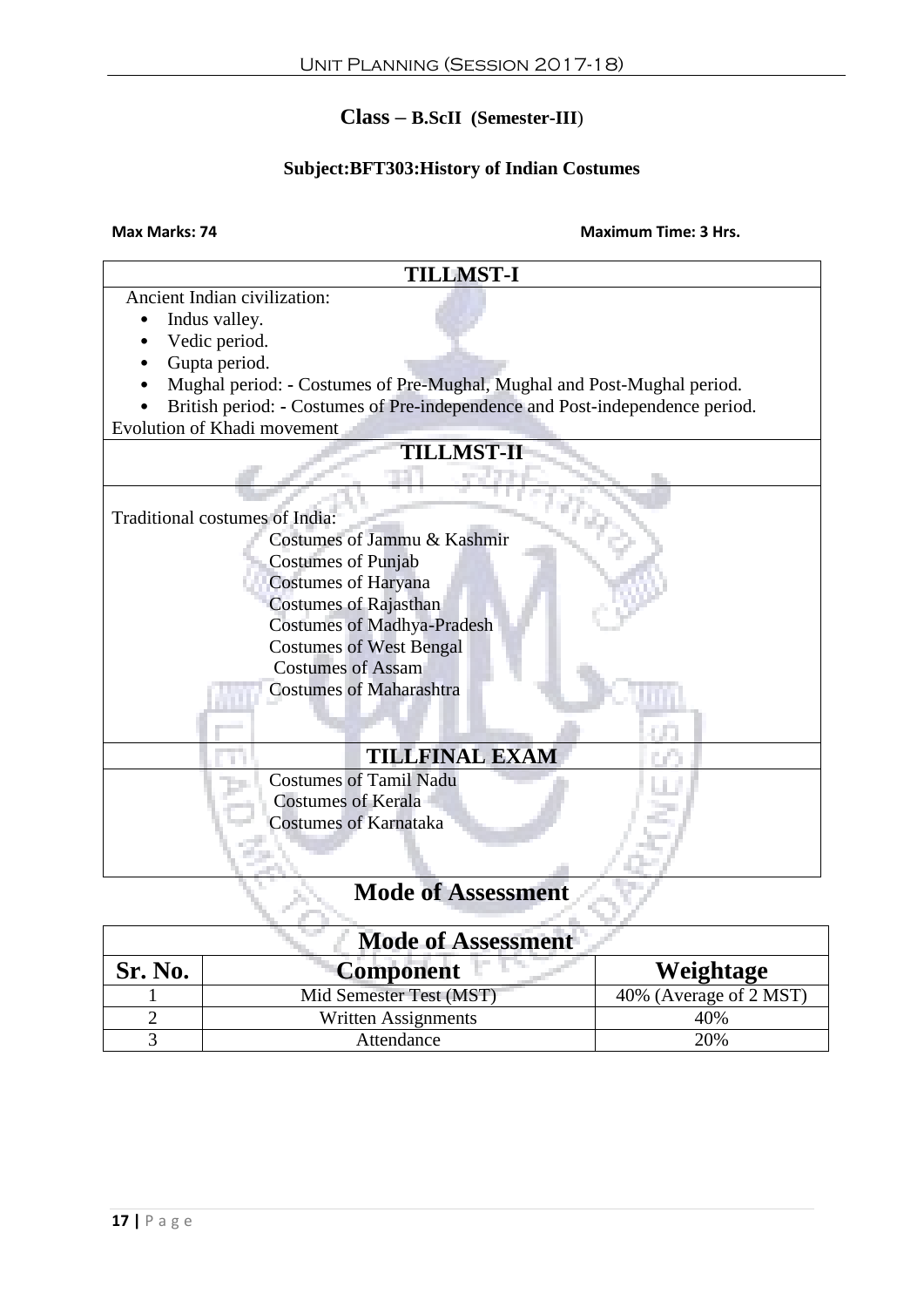### **Subject: BFT401: Environmental and Road Safety Awareness**

### **Max Marks: 100 Maximum Time: 3 Hrs.**

| <b>TILLMST-I</b>                                                                              |
|-----------------------------------------------------------------------------------------------|
| The multidisciplinary nature of environmental studies. Definition, scope and importance       |
| Concept of Biosphere - Lithosphere, Hydrosphere, Atmosphere.                                  |
| Need for public awareness<br>Natural Resources - Renewable and non-renewable resources.       |
| Natural resources and associated problems.                                                    |
| Forest resources: use and over exploitation, deforestation and its impact.<br>a)              |
| Water resources: use and overutilization of surface and ground water and its<br>b)<br>impact. |
| Mineral resources: use and effects on environment on over exploitation.<br>$\mathbf{c})$      |
| Food resources: Effects modern agriculture, fertilizer-pesticide problem, water<br>$\rm d)$   |
| logging and salinity.                                                                         |
| Energy resources: Growing energy needs, renewable and non-renewable<br>e)                     |
| energy sources, use of alternate energy resources.                                            |
| Role of an individual in conservation of natural resources for sustainable<br>$f$ )           |
| development.                                                                                  |
| Ecosystems                                                                                    |
| Ecosystem and its components: Definition, structure and function; producer,                   |
| consumer and decomposer.                                                                      |
| Types of Ecosystem (Introduction only)                                                        |
| Food Chains, food web and ecological pyramids                                                 |
| Biodiversity and conservation                                                                 |
| Introduction – Definition: genetic, species and ecosystem diversity, value of                 |
| biodiversity.                                                                                 |
| Hot spots of biodiversity                                                                     |
| Threats to biodiversity: habitat loss, poocting of wildlife, man-wildlife conflicts.          |

Endangered and endemic species of India.

Conservation of Biodiversity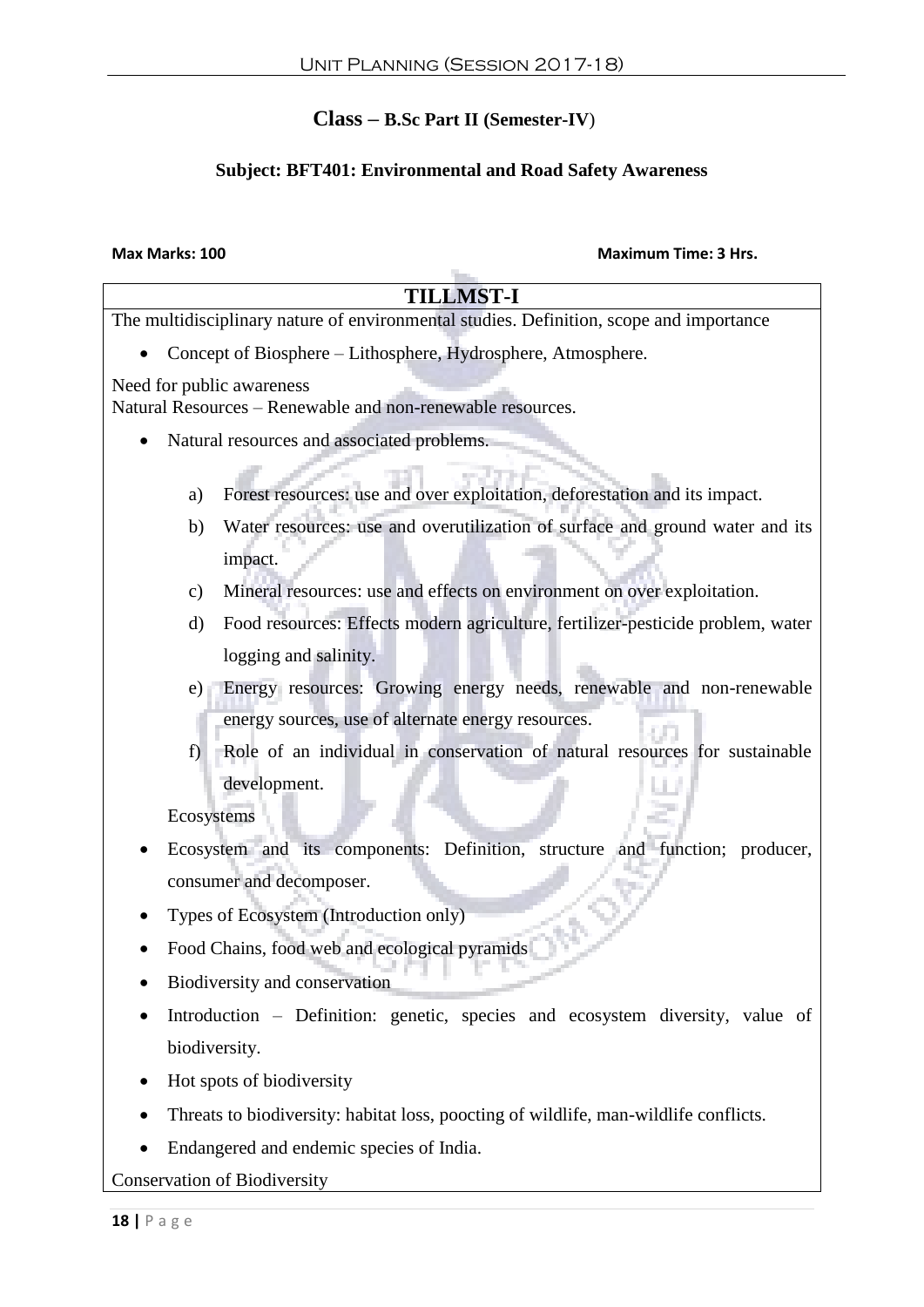# **TILLMST-II**

Environmental Pollution

- Definition, causes, effects and control measures of
	- a) Air pollution
	- b) Water pollution
	- c) Soil pollution
	- d) Marine pollution
	- e) Noise pollution
	- f) Thermal pollution
	- g) Nuclear hazard
- Role of an individual in prevention of pollution.
- Solid waste management: vermin-composting.
- Disaster management : Floods, earthquake, cyclone and landslides Social Issues and the Environment

M.

- Urban problems related to energy.
- Water conservation rain water harvesting, water shed management.
- Resettlement and rehabilitation of people: its problems and concerns.
- Climate changes, global warming, acid rain, ozone layer depletion.
- Consumerism and waste products.
- Population explosion Family welfare programme
- Introduction to Environmental Protection Laws in India
- Environmental Protection Act.
- Air (Prevention and control of pollution) Act.
- Water (Prevention and Control of pollution) Act.
- Wild life Protection Act.
- Forest Conservation Act.

Issues involved in the enforcement of environmental legislation.

### **TILLFINAL EXAM**

Road safety Awareness

- Concept and significance of Road safety.
- Traffic signs.
- Traffic rules.
- Traffic Offences and penalties.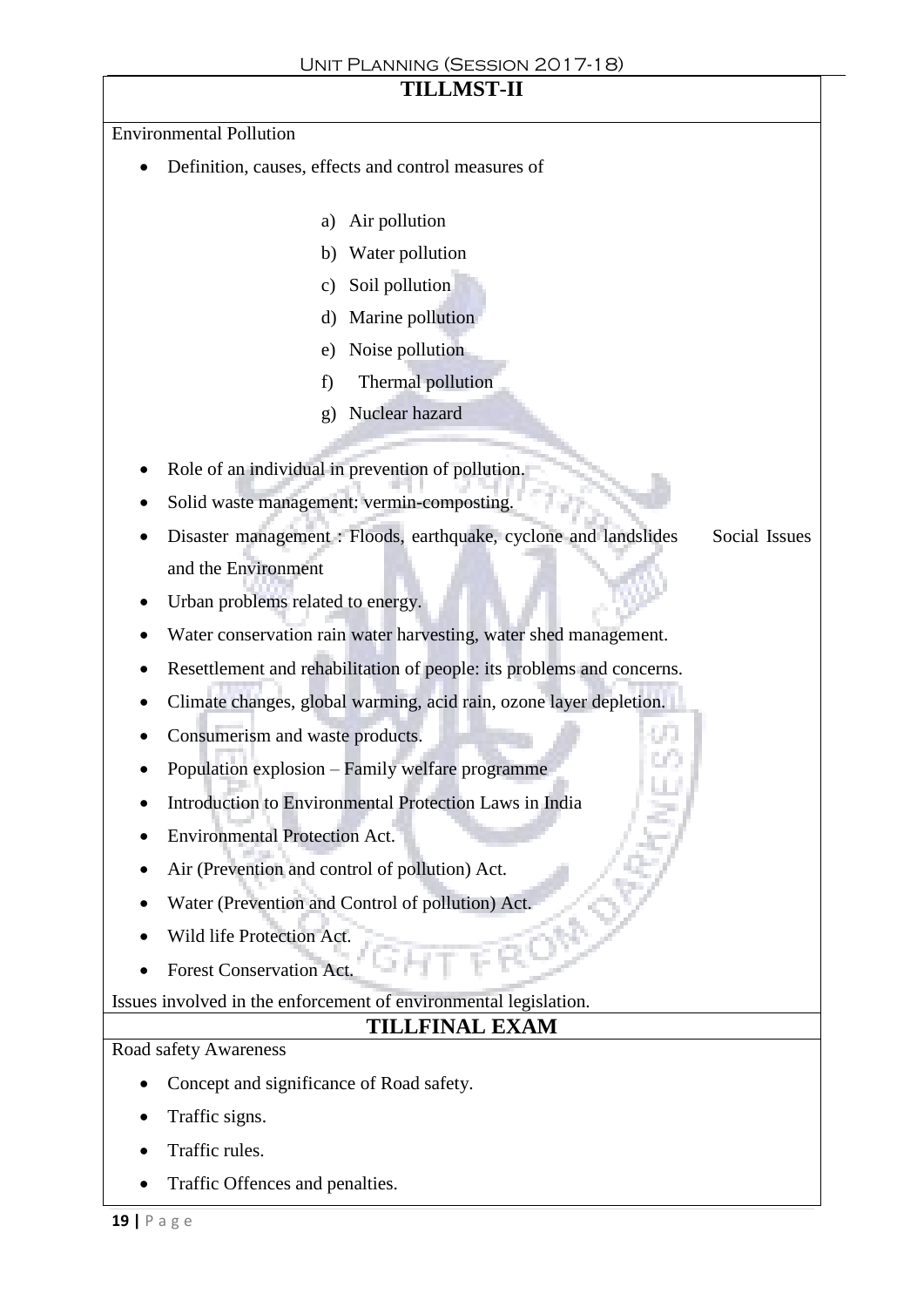• How to obtain license.

Role of first aid in Road Safety

|         | <b>Mode of Assessment</b> |                        |
|---------|---------------------------|------------------------|
| Sr. No. | <b>Component</b>          | Weightage              |
|         | Mid Semester Test (MST)   | 40% (Average of 2 MST) |
|         | Written Assignments       | 40%                    |
|         | Attendance                | 20%                    |

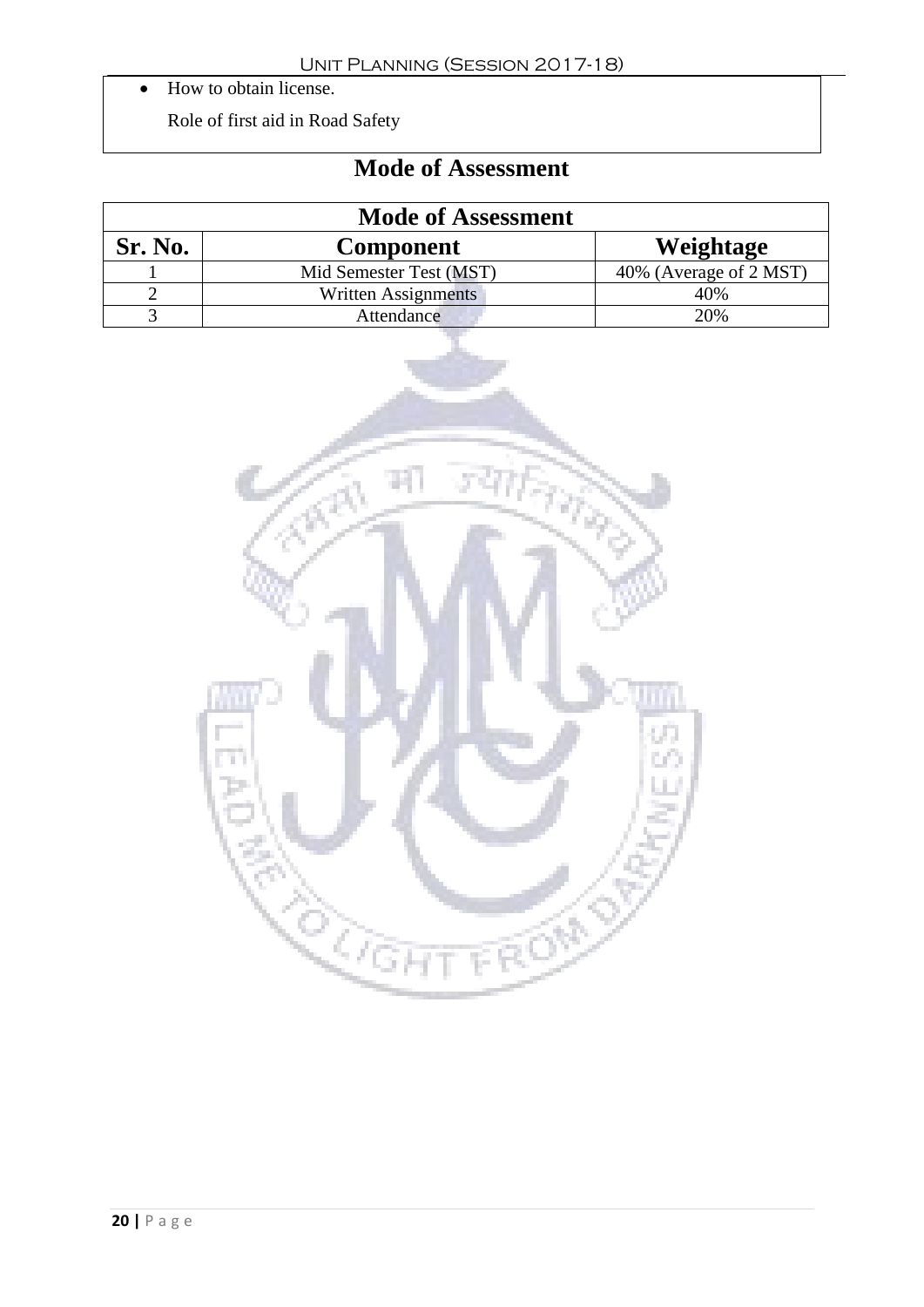### **Class – B.Sc Part II (Semester-IV**)  **Subject:BFT403 : Historic of World Costumes**

### **Max Marks: 74** Maximum Time: 3 Hrs.

| <b>TILLMST-I</b>                                                                                                                  |  |  |
|-----------------------------------------------------------------------------------------------------------------------------------|--|--|
| Costumes of the Ancient World (300 B.C.-300A.D.)                                                                                  |  |  |
| Mesopotamia, Egypt, Greece & Rome                                                                                                 |  |  |
| Costumes of the Middle Ages (300 A.D.-1500 A.D.)<br><b>Byzantine</b>                                                              |  |  |
| <b>English Costumes:</b>                                                                                                          |  |  |
| English costumes during middle ages:                                                                                              |  |  |
| Early middle ages.                                                                                                                |  |  |
| Late middle ages.                                                                                                                 |  |  |
| <b>Renaissance in Italy</b><br>Mannerism — 16th century.<br>Baroque — 17th century to 18th century.<br>Rococo — mid-18th century. |  |  |
| <b>TILLMST-II</b>                                                                                                                 |  |  |
| <b>The French costume</b>                                                                                                         |  |  |
| Renaissance in France(1500 A D)                                                                                                   |  |  |
| Renaissance in France(1600 A D)                                                                                                   |  |  |
| Renaissance in France(1700 A D)                                                                                                   |  |  |
| The French revolution and thereafter (1790 A.D.-1900 A.D.)                                                                        |  |  |
| The Directoire and Empire period (1790 A.D.-1820 A.D.)                                                                            |  |  |
| The Romantic period (1820 A.D.-1850 A.D.)                                                                                         |  |  |
| <b>TILLFINAL EXAM</b>                                                                                                             |  |  |
|                                                                                                                                   |  |  |
| The Crinoline period (1850 A.D.-1869 A.D.)                                                                                        |  |  |
| The Bustle period (1870 A.D.-1900 A.D.)                                                                                           |  |  |
|                                                                                                                                   |  |  |
| <b>Mode of Assessmen</b>                                                                                                          |  |  |

|         | <b>Mode of Assessment</b> |                        |
|---------|---------------------------|------------------------|
| Sr. No. | <b>Component</b>          | Weightage              |
|         | Mid Semester Test (MST)   | 40% (Average of 2 MST) |
|         | Written Assignments       | 40%                    |
|         | Attendance                | 20%                    |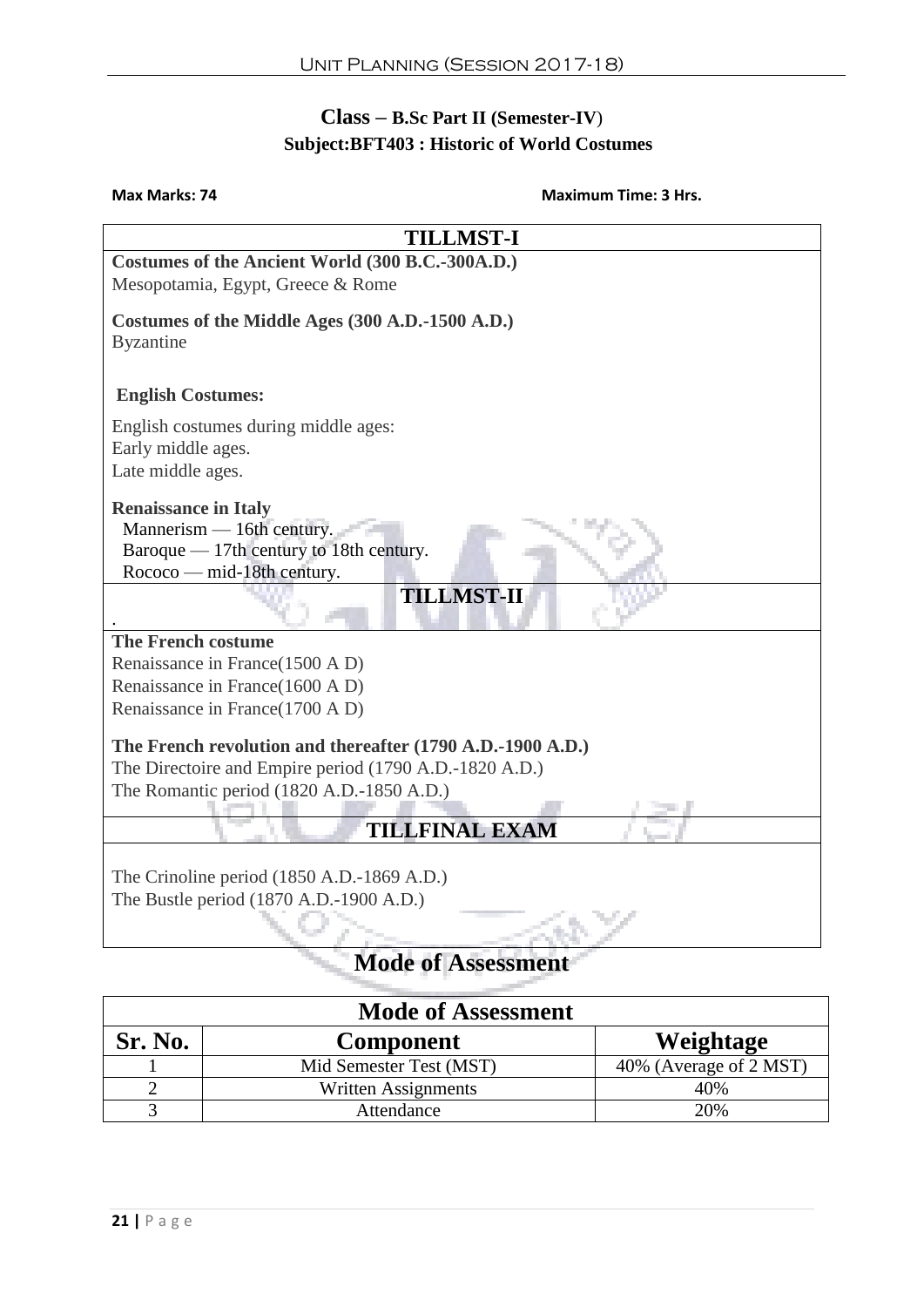### **Subject: BFT403: Apparel Manufacturing Technology**

### **Max Marks: 74 Maximum Time: 3 Hrs.**

| <b>TILLMST-I</b>                                                                               |  |
|------------------------------------------------------------------------------------------------|--|
| Organization of Apparel industry.                                                              |  |
| Structure and sectors of Apparel industry.                                                     |  |
| Factors affecting the structure                                                                |  |
|                                                                                                |  |
| Design department-forecasting, designing, collection planning.                                 |  |
| Sampling department- Pattern making, grading and sampling technology, construction of sample   |  |
| garment.                                                                                       |  |
|                                                                                                |  |
|                                                                                                |  |
| <b>TILLMST-II</b>                                                                              |  |
| Marketing department-calendar, pricing, product planning, costumer, merchandising and sale.    |  |
|                                                                                                |  |
| Purchase department- supplies, prices, store keeping, inventory management.                    |  |
| Finance department- Information management, administration, costing, budgeting.                |  |
|                                                                                                |  |
| Dispatch department                                                                            |  |
| <b>TILLFINAL EXAM</b>                                                                          |  |
| Garment Inspection using different methods.                                                    |  |
| Applying quality assurance programmers in fabric department, cutting, production and finishing |  |
| department                                                                                     |  |
|                                                                                                |  |
| <b>Mode of Assessment</b>                                                                      |  |
| <b>Mode of Assessment</b>                                                                      |  |
| Sr. No.<br>Weightage<br><b>Component</b>                                                       |  |
| 40% (Average of 2 MST)<br>Mid Semester Test (MST)                                              |  |

2 Written Assignments 40%<br>3 Attendance 20%

3 Attendance

a Tin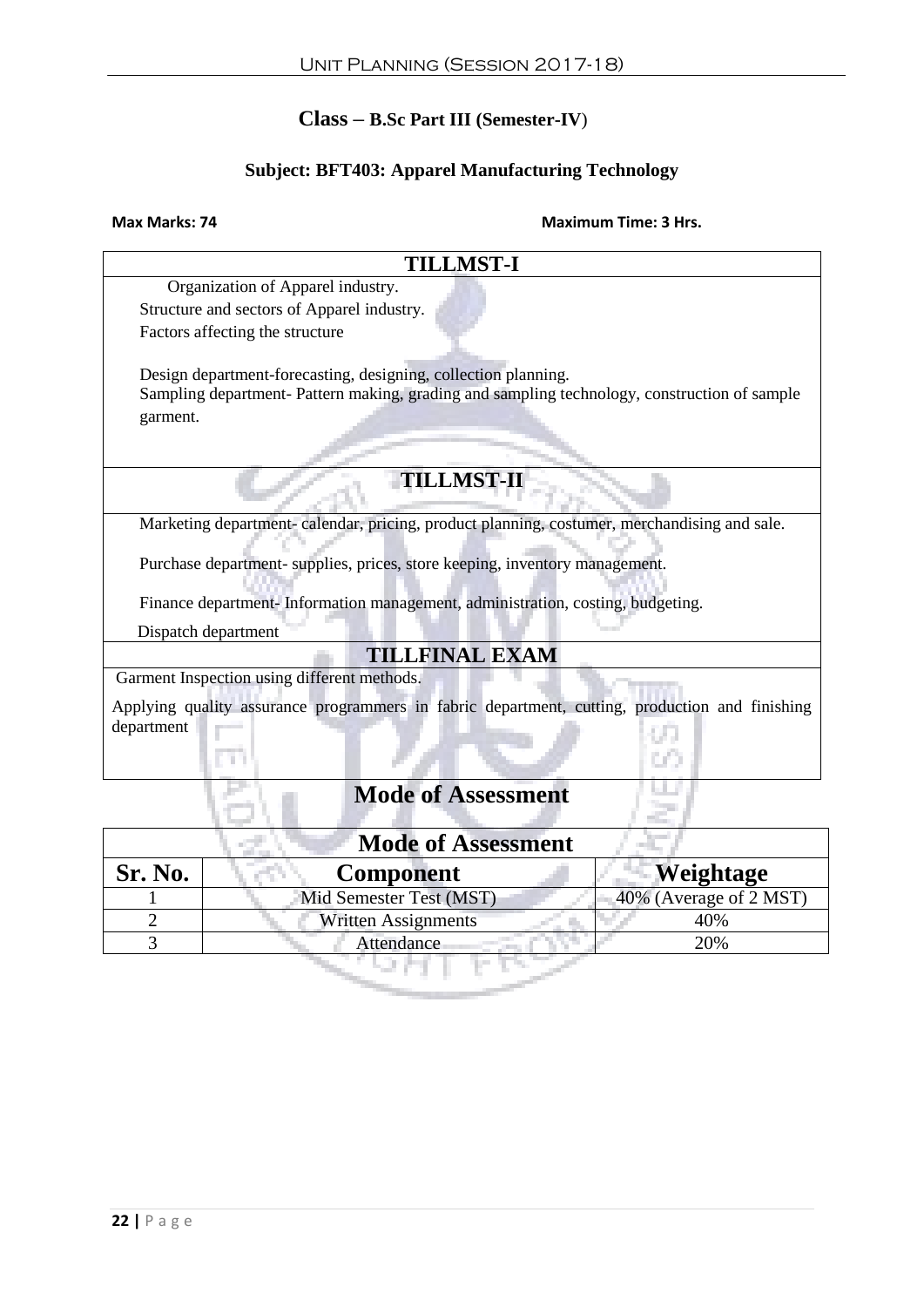### **Subject: BFT 404: Computer Aided Fashion Design-I**

### **Max Marks: 74 Maximum Time: 3 Hrs.**

| <b>TILLMST-I</b>                                                                             |  |
|----------------------------------------------------------------------------------------------|--|
| Introduction to Corel draw and tools.                                                        |  |
| Importance and Uses of Corel Draw for Designers.                                             |  |
|                                                                                              |  |
| <b>Bitmap and Vector Images</b>                                                              |  |
| Application of various textures and Patterns.                                                |  |
|                                                                                              |  |
| Drawing of fashion figure using different tools.                                             |  |
|                                                                                              |  |
| Knowledge of export/save graphics.                                                           |  |
|                                                                                              |  |
| Create textures, prints design in Corel.                                                     |  |
| Colour Palette and printing                                                                  |  |
|                                                                                              |  |
|                                                                                              |  |
| <b>TILLMST-II</b>                                                                            |  |
|                                                                                              |  |
| Introduction to Photoshop and its importance                                                 |  |
|                                                                                              |  |
| <b>Tools of Photoshop</b>                                                                    |  |
|                                                                                              |  |
| Opening the Photoshop                                                                        |  |
|                                                                                              |  |
|                                                                                              |  |
| <b>TILLFINAL EXAM</b>                                                                        |  |
| Concept of Path, layers                                                                      |  |
| Creating logos, collage, brochures, fliers, story board, mood board, labels, visiting cards. |  |
|                                                                                              |  |
| <b>Mode of Assessment</b>                                                                    |  |
|                                                                                              |  |
|                                                                                              |  |

| <b>Mode of Assessment</b> |                         |                        |  |
|---------------------------|-------------------------|------------------------|--|
| Sr. No.                   | <b>Component</b>        | Weightage              |  |
|                           | Mid Semester Test (MST) | 40% (Average of 2 MST) |  |
|                           | Written Assignments     | 40%                    |  |
|                           | Attendance              | 20%                    |  |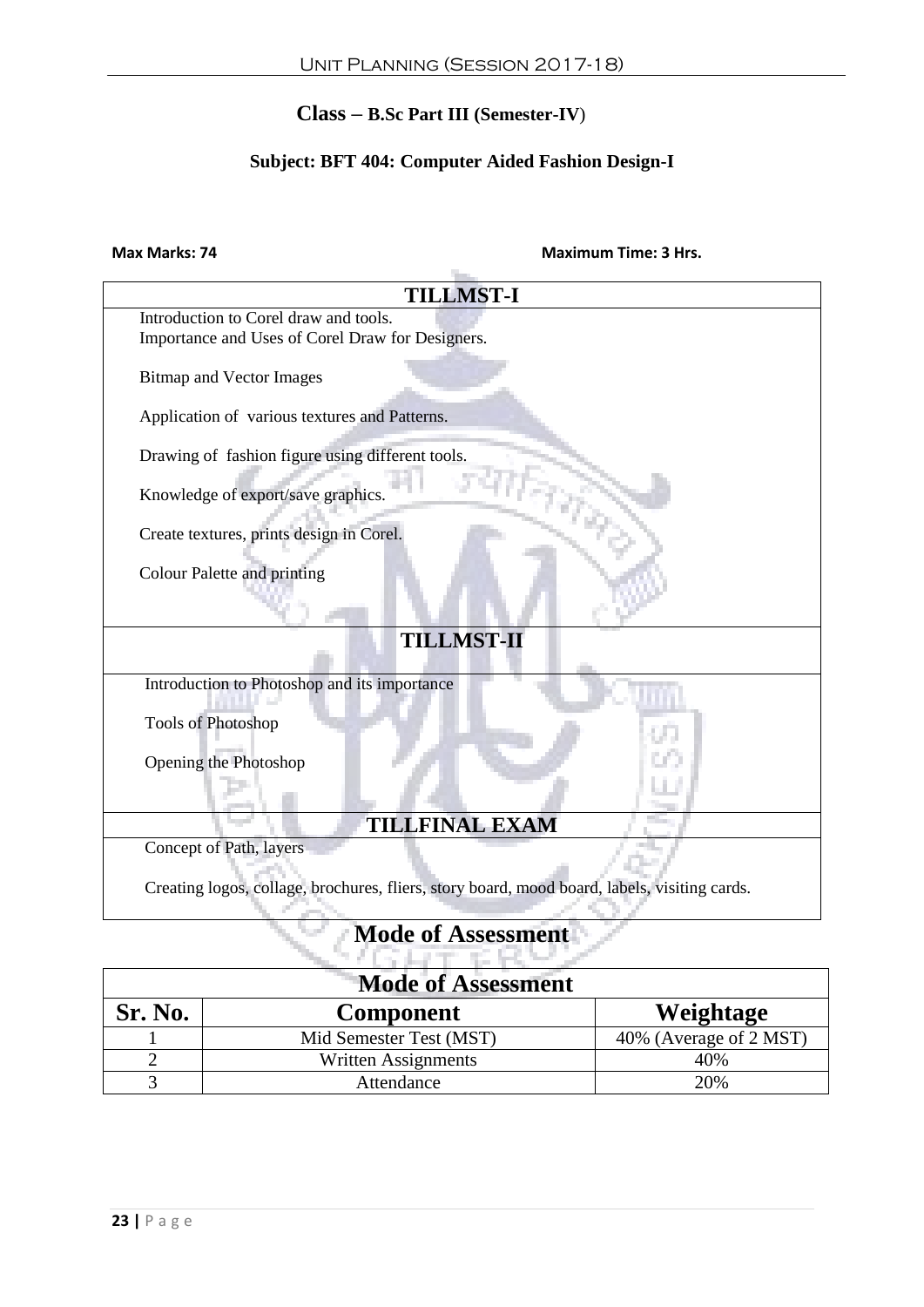# **B.Sc-III(SEMESTER-V)**

# **Paper: BFT-501**

### **(2017-18)**

### **Subject: FASHION MARKETING**

**Hrs.**

### **Max Marks: 100 Maximum Time: 3**

### **TILLMST-I**

- Introduction to marketing: its nature, scope and importance in garments industry.
- Meaning of fashion market.
- Marketing planning and processes.
- Marketing terminology: Market, niche market, target customer, vendor, supplier, Franchise, market research, sales, brand equity, market share etc.
- Fashion market and marketing environment.
- Factors affecting fashion industry.
- Basic theories of fashion.

### **TILLMST-II**

- Product mix
- Pricing –Economic concepts and objectives of pricing
- Target market.
- Trend reports-bloc note, Tobe report.
- Lying buying v/s trend buying.
- $\bullet$  4 P's for marketing.

T)

Market plan, purpose and product feature.

### **TILLFINAL EXAM**

- Market research.
- User's buying behavior.
- Marketing communication.
- Technological influence on fashion marketing.
- Distribution System: channels and choice of distribution system

| <b>Mode of Assessment</b> |                         |                        |  |
|---------------------------|-------------------------|------------------------|--|
| Sr. No.                   | <b>Component</b>        | Weightage              |  |
|                           | Mid Semester Test (MST) | 40% (Average of 2 MST) |  |
|                           | Written Assignments     | 40%                    |  |
|                           | Attendance              | 20%                    |  |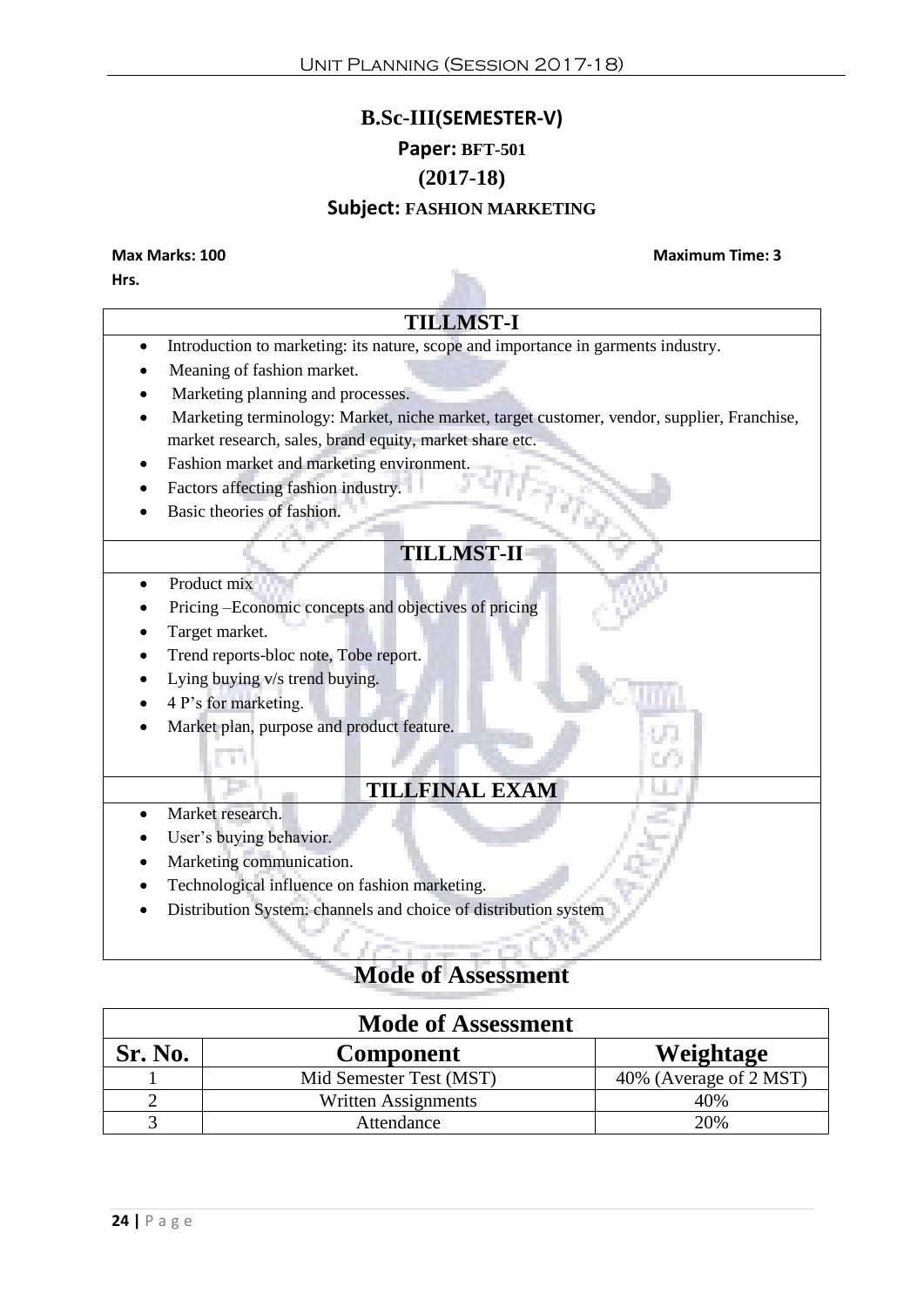### **Class – B.Sc-Part III (Semester-V**)

### **PAPER: BFT-502**

### **Subject: ORGANIZATION OF FASHION INDUSTRY-I**

### **Max Marks: 100 Maximum Time: 3 Hrs.**

### **TILLMST-I UNIT-I**

- Describe basic fashion industry terms like retail, buyer, merchandise, merchant etc. Work flow in a fashion industry through different departments. Describe and compare classifications of fashion. • Segments of fashion industry. Apparel: Women's Men's and Children's. Women's wear markets, history and growth, classifications, price points, size specialization selling seasons - promoting women's wear.
	- Men's wear markets, classifications, size specialization selling men's wear. Children's wear-classifications, size classifications, price lines - promoting children's wear.
	- Fashion accessories and intimate apparel.
		- **TILLMST-II**
	- Retail operations.
	- Compare the following retail operations:
		- Department stores
			- Describe operational store policies
			- Customer service.
				- Selling services

e en

### **TILLFINAL EXAM**

- Promotional activities.
- Compare operational store policies of various selected retail operations. Describe the importance of location, exterior and interior

| <b>Mode of Assessment</b> |                            |                        |  |
|---------------------------|----------------------------|------------------------|--|
| Sr. No.                   | <b>Component</b>           | Weightage              |  |
|                           | Mid Semester Test (MST)    | 40% (Average of 2 MST) |  |
|                           | <b>Written Assignments</b> | 40%                    |  |
|                           | Attendance                 | 20%                    |  |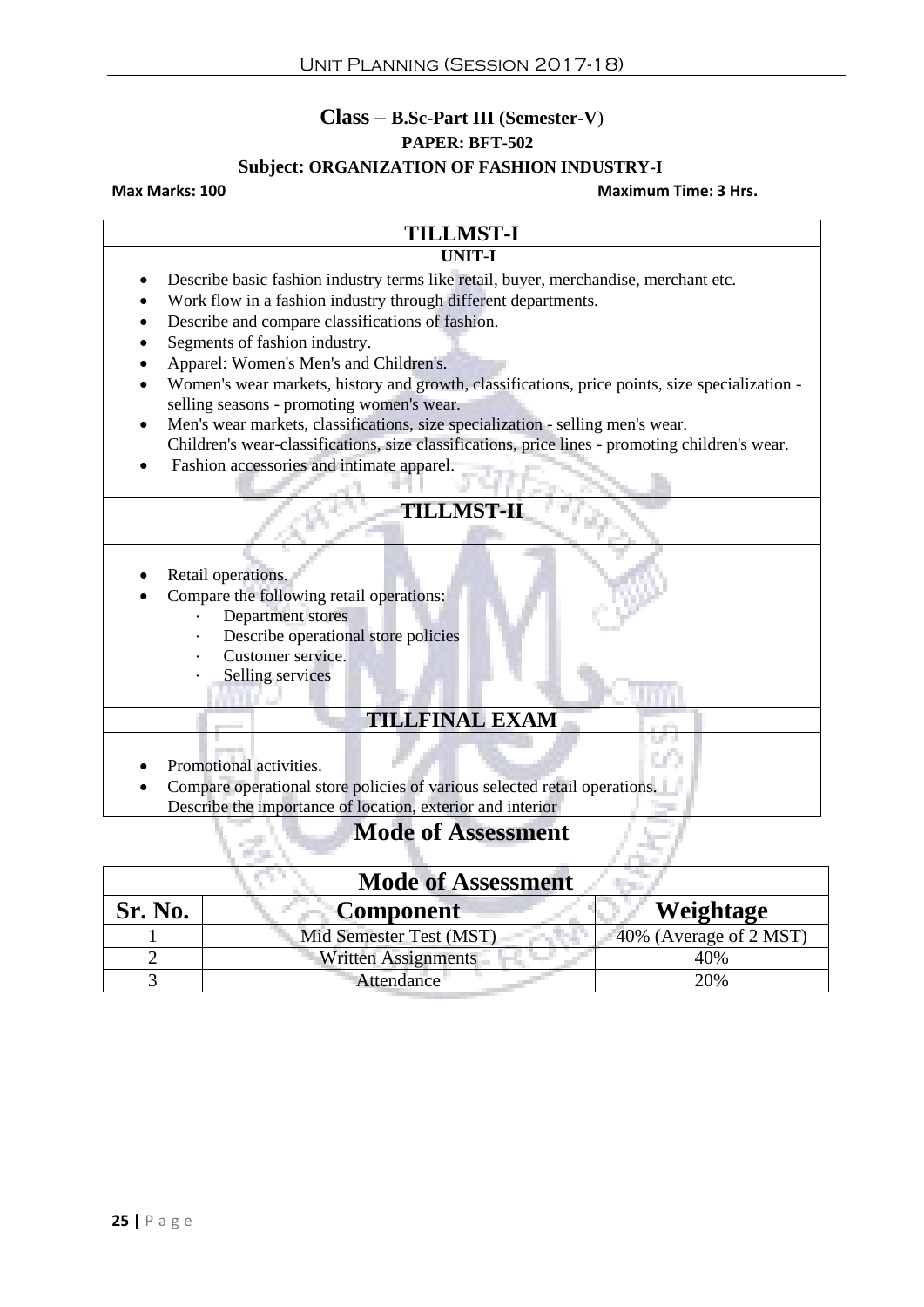# **Class – B.ScIII (Semester-VI**)

### **Subject: BFT 601: FASHION MERCHANDISING**

### **Max Marks: 100 Maximum Time: 3**

**Hrs.**

| <b>TILLMST-I</b>                                                                                   |
|----------------------------------------------------------------------------------------------------|
|                                                                                                    |
| Define merchandising and its application to the Fashion industry.                                  |
| Explain target market and describe in terms of fashion market.<br>Demographics and psychographics. |
|                                                                                                    |
| Describe merchandising policies according to:<br>Fashion cycle.                                    |
| Quality of product.                                                                                |
| Price of product.                                                                                  |
|                                                                                                    |
| <b>TILLMST-II</b>                                                                                  |
| Depth and breadth of brand.                                                                        |
| Demographics, psychographics and global impacts.                                                   |
| Merchandising policies.<br>Planning and Preparation                                                |
| <b>TILLFINAL EXAM</b>                                                                              |
| Strategies & terminology.                                                                          |
| Describe a specific target market.                                                                 |
| Outline and plan a merchandising policy for the target market                                      |
| <b>Mode of Assessment</b>                                                                          |

| <b>Mode of Assessment</b> |                            |                        |
|---------------------------|----------------------------|------------------------|
| Sr. No.                   | <b>Component</b>           | Weightage              |
|                           | Mid Semester Test (MST)    | 40% (Average of 2 MST) |
|                           | <b>Written Assignments</b> | 40%                    |
|                           | Attendance                 | 20%                    |
|                           |                            |                        |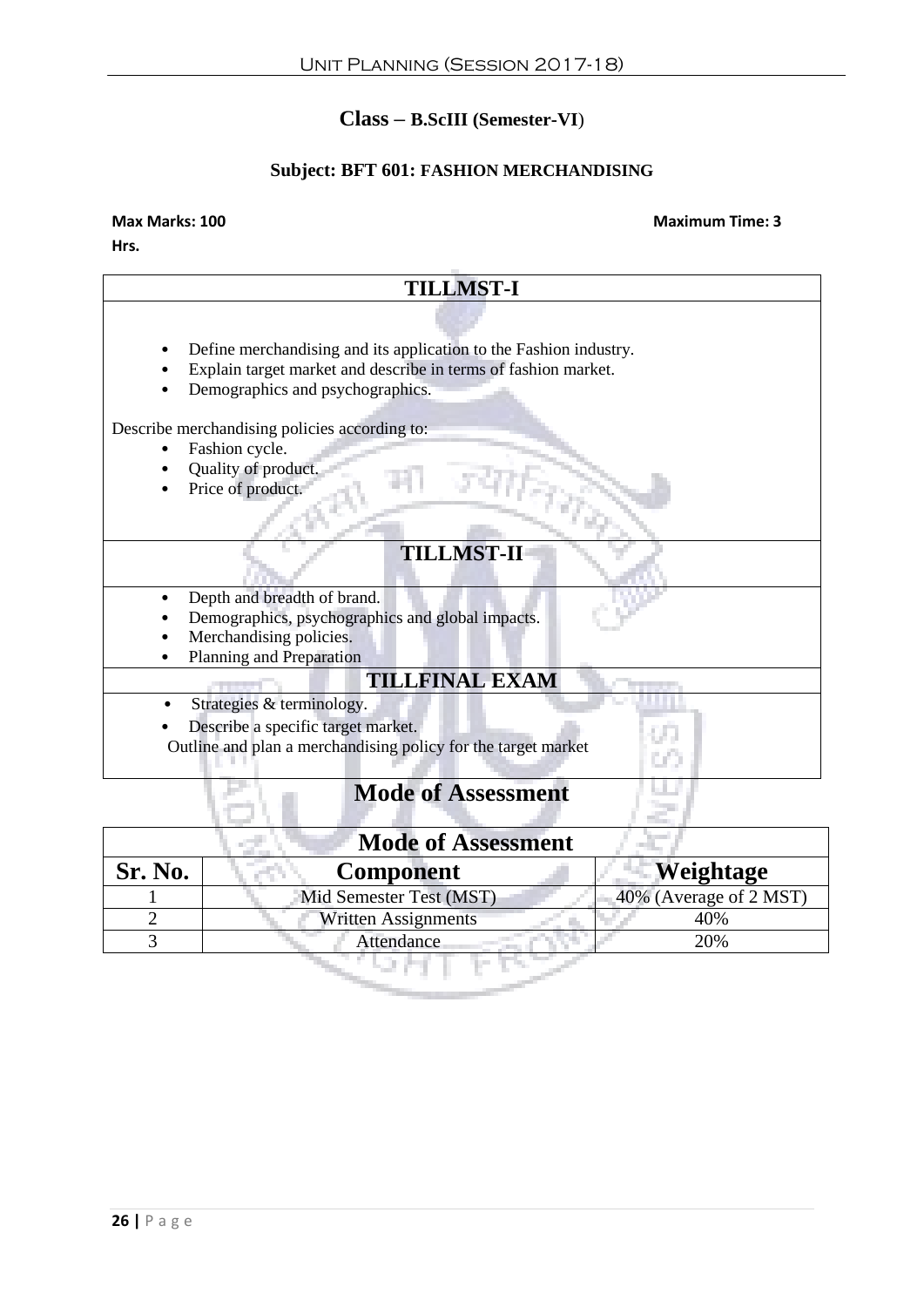### **Class – B.Sc Part III (Semester-V1**)

### **SUBJECT: BFT-602: PERSONALITY & CLOTHING**

**SALVAL** 

# **TILLMST-I** • Definition of Personality. • History and theories of clothing • Factors affecting selection of clothing-age, season, income, fashion, occasion, culture, religion, Figure, Profession. Clothing psychology-sloppy, Designer, Skimpy, Business, Flashy, Drab, Athletic, Goth, Casual. 7 in Le **TILLMST-II** Clothing according to personality-Dainty, Sturdy Dramatic, Demure, Dignified, vivacious. **TILLFINAL EXAM** • Relation of clothing to physical and mental health of wearer. • Personality make over and clothing.

# **Mode of Assessment**

| <b>Mode of Assessment</b> |                            |                        |
|---------------------------|----------------------------|------------------------|
| Sr. No.                   | <b>Component</b>           | Weightage              |
|                           | Mid Semester Test (MST)    | 40% (Average of 2 MST) |
|                           | <b>Written Assignments</b> | 40%                    |
|                           | Attendance                 | 20%                    |

do de porto.<br>Como de porto de porto.<br>Como de porto de porto.

**TROND** 

### **Max Marks: 100 Maximum Time: 3 Hrs.**

n and